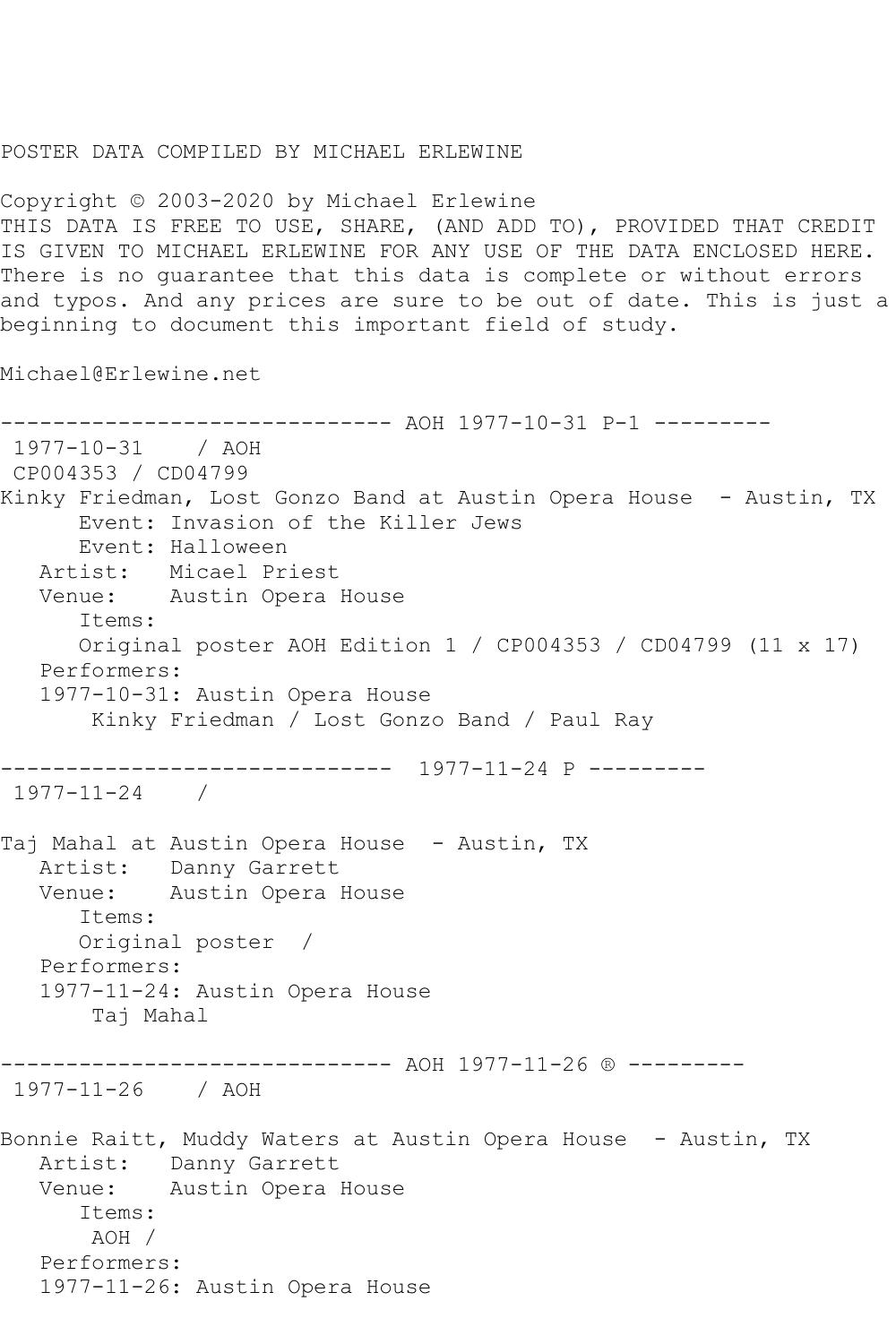Bonnie Raitt / Muddy Waters ------------------------------ 1978-02-19 P --------- 1978-02-19 / Ozark Mountain Daredevils, North Buffalo Stampede at Austin Opera House - Austin, TX Artist: Danny Garrett Venue: Austin Opera House Items: Original poster / Performers: 1978-02-19: Austin Opera House Ozark Mountain Daredevils / North Buffalo Stampede ------------------------------ AOH 1978-03-02 ® --------- 1978-03-02 / AOH Crystal Gayle at Austin Opera House - Austin, TX Artist: Danny Garrett Venue: Austin Opera House Items: AOH / Performers: 1978-03-02: Austin Opera House Crystal Gayle ------------------------------ SCS 1978-03-02 P --------- 1978-03-02 / SCS CP045144 / CP045144 Ray Wylie Hubbard Band, Cooder Browne at Austin Opry House Private Notes: Texas P-1 \* Artist: Kerry Awn (Kerry Fitzgerald) Venue: Austin Opera House Items: Original poster SCS / CP045144 / CP045144 Performers: 1978-03-02: Austin Opera House Ray Wylie Hubbard / Cooder Browne ------------------------------ AOH 1978-04-08 ® --------- 1978-04-08 / AOH Jerry Jeff Walker at Austin Opera House - Austin, TX Artist: Danny Garrett Venue: Austin Opera House Items: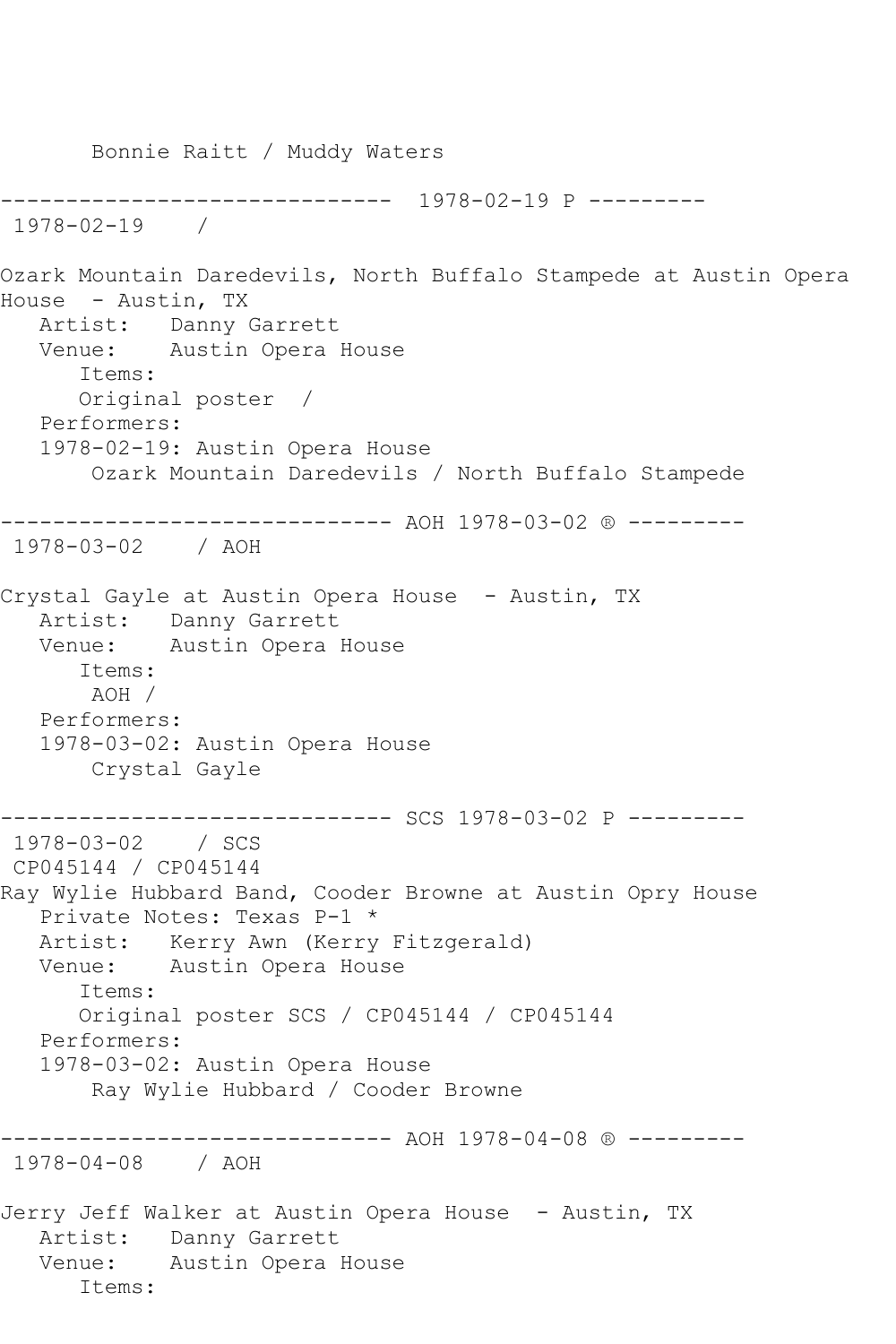AOH / Performers: 1978-04-08: Austin Opera House Jerry Jeff Walker -------------- AOH-4.174 1978-04-28 P-1 ---------1978-04-28 / AOH 4.174 CP000008 / 0008 Wild Tchoupitoulas, Neville Brothers at Austin Opera House -Austin, TX Notes: This item appears in the Art of Rock book, plate no. 4.174 Artist: Wilkins Venue: Austin Opera House Promoter: Book: Art of Rock Items: Original poster AOH-4.174 Edition 1 / CP000008 / 0008 (11-1/2 x 17-1/2) AORPlate: 4.174 Performers: 1978-04-28: Austin Opera House Wild Tchoupitoulas / Neville Brothers / Texoid ------------- AOH 1978-08-30 P-1 ---------1978-08-30 / AOH CP009652 / CS04397 Jesse Winchester at Austin Opera House - Austin, TX Artist: Danny Garrett Venue: Austin Opera House Items: Original poster AOH Edition 1 / CP009652 / CS04397 Performers: 1978-08-30: Austin Opera House Jesse Winchester ---------- AOH 1978-12-28 P ---------1978-12-28 / AOH CP004616 / CD05919 Jerry Jeff Walker at Austin Opera House - Austin, TX Venue: Austin Opera House Items: Original poster AOH / CP004616 / CD05919 Performers: 1978-12-28: Austin Opera House Jerry Jeff Walker ------------------------------ 1979-03-02 P --------- 1979-03-02 /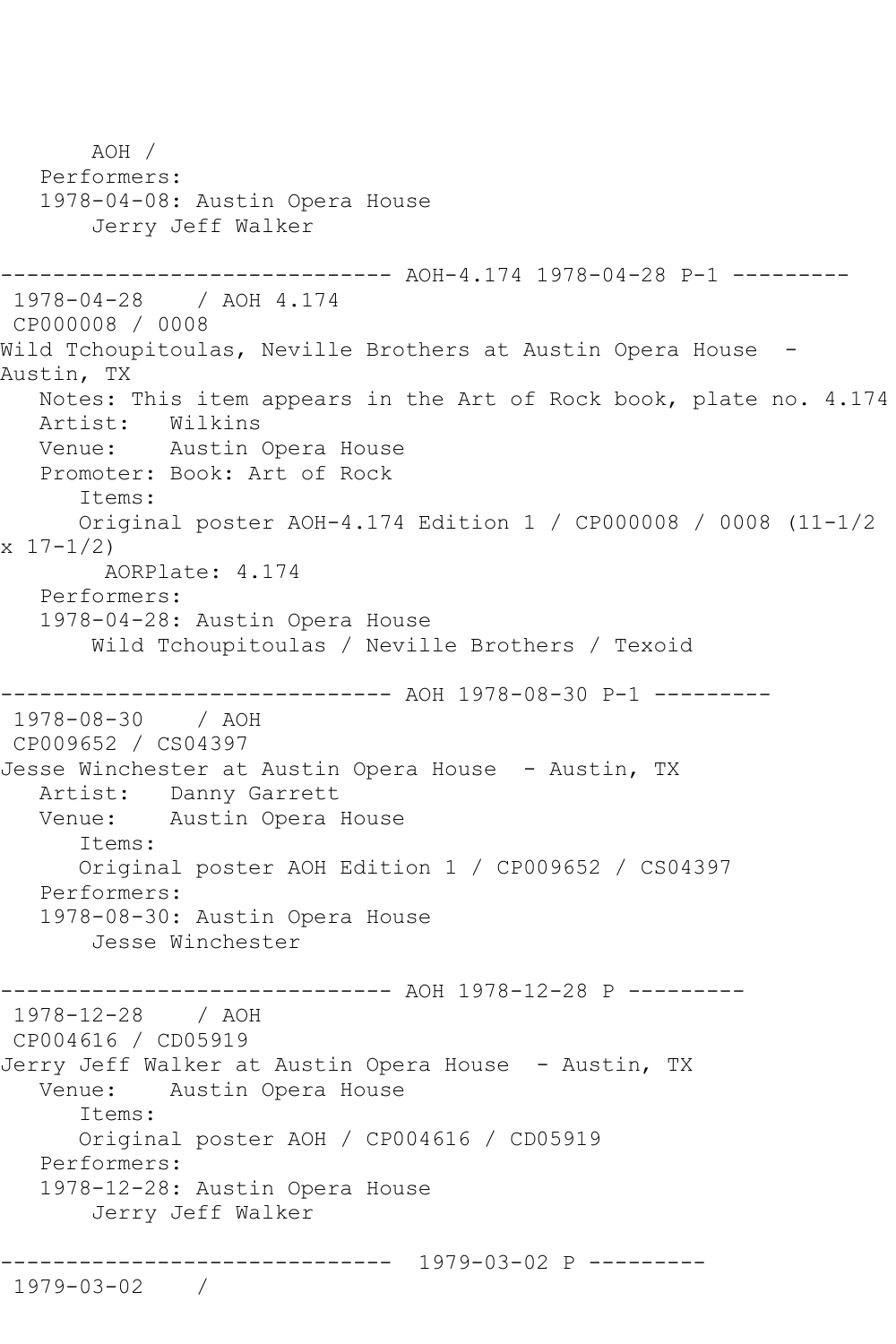Ray Wylie Hubbard, Cooder Browne at Austin Opera House - Austin, TX Artist: Danny Garrett Venue: Austin Opera House Items: Original poster / Performers: 1979-03-02: Austin Opera House Ray Wylie Hubbard / Cooder Browne ------------------------------ 1979-07-12 P --------- 1979-07-12 / CP701626 / CP701626 Patti Smith at Austin Opera House - Austin, TX Notes: This item appears in the book 'The Art of Modern Rock' as AMR # 022.4 Artist: Rick Turner Venue: Austin Opera House Items: Original poster / CP701626 / CP701626 (11 x 17) Performers: 1979-07-12: Austin Opera House Patti Smith ------------------------------ AOH 1979-12-02 ® --------- 1979-12-02 / AOH Willie Nelson at Austin Opera House - Austin, TX Artist: Danny Garrett Venue: Austin Opera House Items: AOH / Performers: 1979-12-02: Austin Opera House Willie Nelson ----------- AOH 1981-12-31 P-1 ----------1981-12-31 / AOH CP009003 / CP05876 Joe Ely, Esther's Follies at Austin Opera House - Austin, TX Private Notes: Texas P-1 \* Artist: Guy Juke (De White) Venue: Austin Opera House Items: Original poster AOH Edition 1 / CP009003 / CP05876 Performers: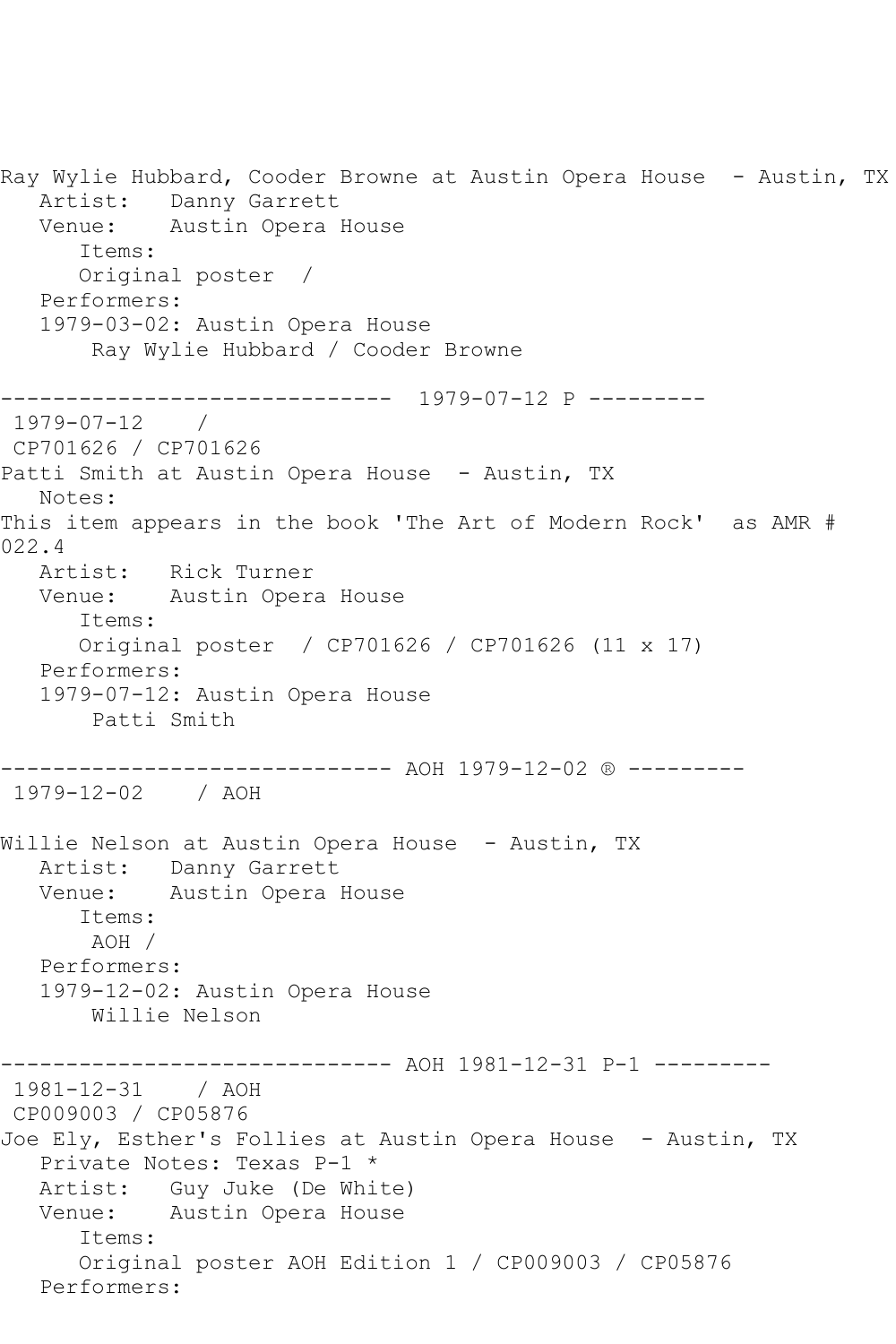1981-12-31: Austin Opera House Joe Ely / Esther's Follies / Uranium Savages ------------------------------ AOH 1982-12-31 P --------- 1982-12-31 / AOH CP004574 / CD05835 Joe Ely at Austin Opera House - Austin, TX Artist: Guy Juke (De White) Venue: Austin Opera House Items: Original poster AOH / CP004574 / CD05835 Performers: 1982-12-31: Austin Opera House Joe Ely ------------------------------ AOH 1983-03-08 P-1 --------- 1983-03-08 / AOH CP004319 / CD04765 Fabulous Thunderbirds, Angela Strehli at Austin Opera House -Austin, TX Event: Austin Chronicle Music Poll Awards 1983 Venue: Austin Opera House Items: Original poster AOH Edition 1 / CP004319 / CD04765 Performers: 1983-03-08: Austin Opera House Fabulous Thunderbirds / Angela Strehli / Leroi Brothers / Big Boys ------------------------------ AOH 1983-11-18 P-1 --------- 1983-11-18 / AOH CP004486 / CD05725 Kris Kristofferson at Austin Opera House - Austin, TX Artist: Danny Garrett Venue: Austin Opera House Items: Original poster AOH Edition 1 / CP004486 / CD05725 Performers: 1983-11-18: Austin Opera House Kris Kristofferson ------------------------------ AOH 1984-04-28 P-1 --------- 1984-04-28 / AOH CP010296 / CS05705 Bonnie Raitt, Richard Thompson at Austin Opera House - Austin, TX Artist: Sam Yeates Venue: Austin Opera House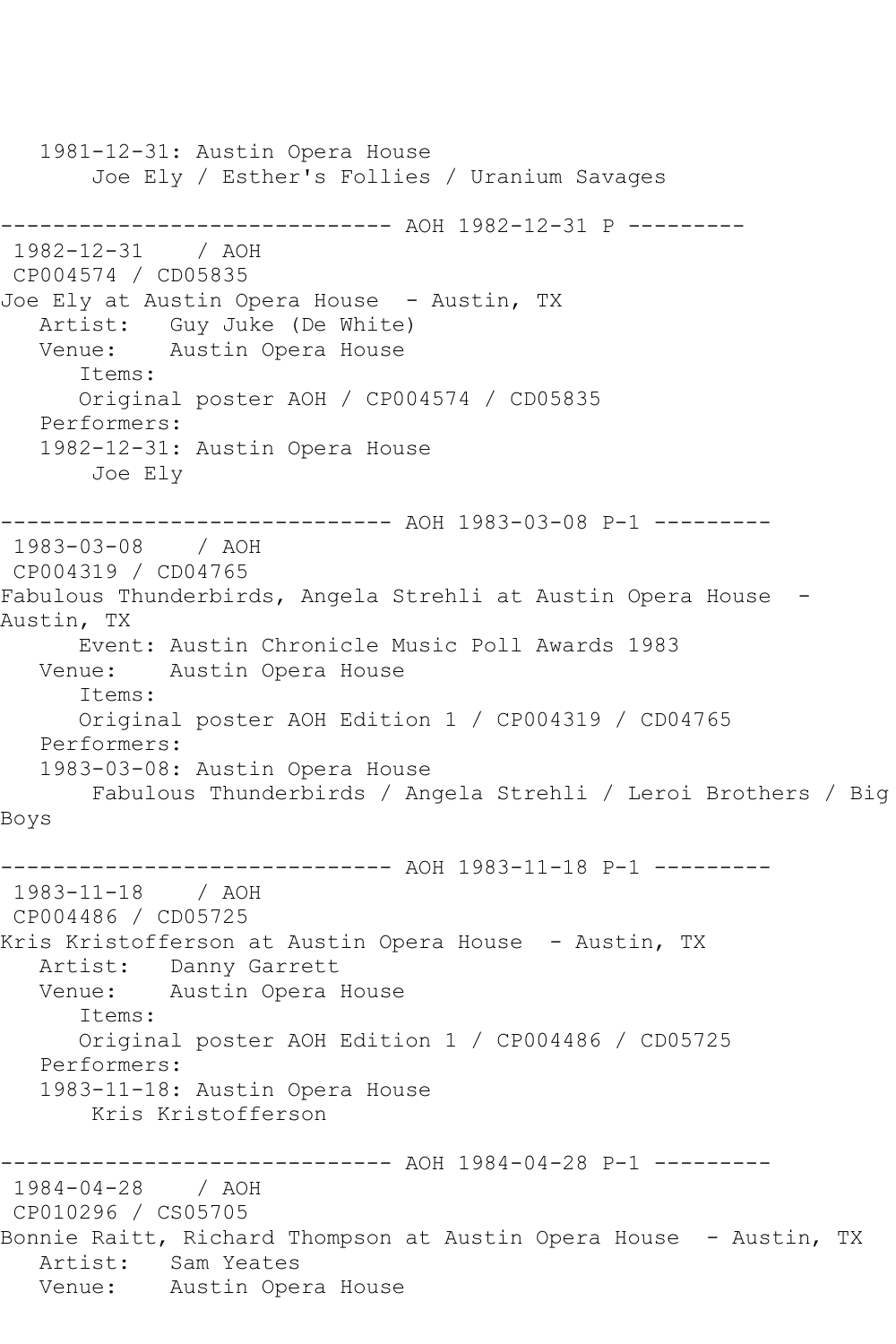Promoter: Roadstar Production Items: Original poster AOH Edition 1 / CP010296 / CS05705 Performers: 1984-04-28: Austin Opera House Bonnie Raitt / Richard Thompson ------------------------------ 1984-06-08 P --------- 1984-06-08 / CP061446 / CP061446 Cramps at Austin Opera House [Austin, TX] Artist: Jagmo (Nels Jacobson)<br>Venue: Austin Opera House Austin Opera House Items: Original poster / CP061446 / CP061446 (11 x 17) Performers: 1984-06-08: Austin Opera House Cramps ------------------------------ AOH 1984-08-10 P-1 --------- 1984-08-10 / AOH CP020273 / XK19840810 Tubes, Cramps at Austin Opera House - Austin, TX<br>Venue: Austin Opera House Austin Opera House Items: Original poster AOH Edition 1 / CP020273 / XK19840810 AOH / NONE / XK1984081 Performers: 1984-08-10: Austin Opera House Tubes 1984-12-09: Cramps ------------------------------ AOH 1984-11-14 P --------- 1984-11-14 / AOH CP004530 / CD05791 Gary P. Nunn at Austin Opera House – Austin, TX<br>Venue: Austin Opera House Austin Opera House Items: Original poster AOH / CP004530 / CD05791 Performers: 1984-11-14: Austin Opera House Gary P. Nunn ------------------------------ AOH 1984-12-31 P --------- 1984-12-31 / AOH CP004529 / CD05790 Joe Ely at Austin Opera House - Austin, TX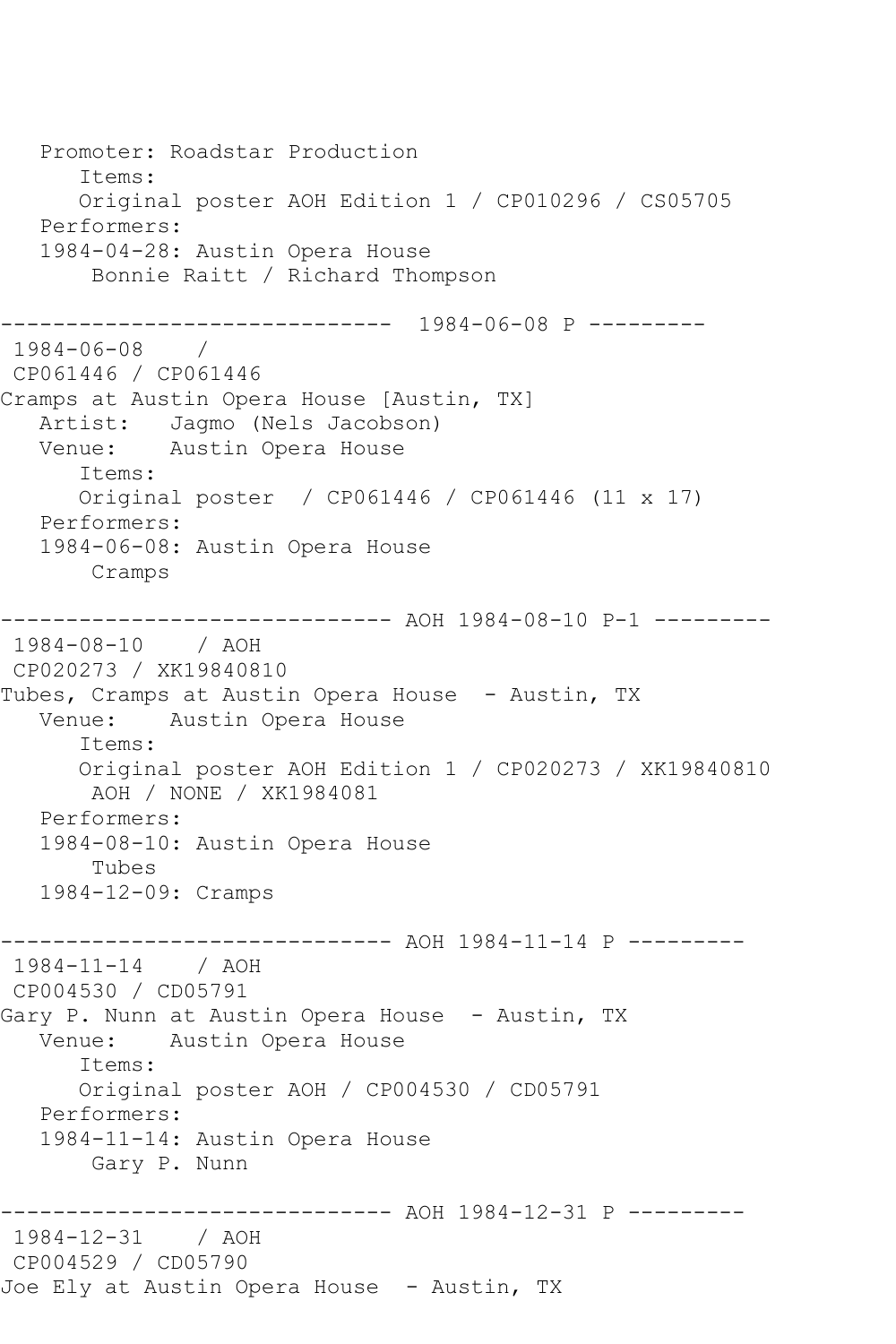Artist: Guy Juke (De White) Venue: Austin Opera House Items: Original poster AOH / CP004529 / CD05790 Performers: 1984-12-31: Austin Opera House Joe Ely ---------- AOH 1985-03-16 P ---------1985-03-16 / AOH CP004650 / CD05953 Lou Ann Barton, Supernatural Family Band at Austin Opera House -Austin, TX Event: 1984-1985 Austin Chronicle Music Awards Venue: Austin Opera House Items: Original poster AOH / CP004650 / CD05953 Performers: 1985-03-16: Austin Opera House Lou Ann Barton / Supernatural Family Band ------------------------------ AOH 1985-10-04 P-1 --------- 1985-10-04 / AOH CP009474 / CS04219 Steel Pulse, Killer Bees at Austin Opera House - Austin, TX Notes: 8.5x11 color handbills with a similar graphic were printed for a 1988-09-27 Artist: Jagmo (Nels Jacobson) Venue: Austin Opera House Items: Original poster AOH Edition 1 / CP009474 / CS04219 (11 x 17) Performers: 1985-10-04: Austin Opera House Steel Pulse / Killer Bees ------------------------------ AOH 1985-10-25 P-1 --------- 1985-10-25 / AOH CP020298 / XK19851025 Rosanne Cash, Guy Clark at Austin Opera House - Austin, TX<br>Venue: Austin Opera House Austin Opera House Items: Original poster AOH Edition 1 / CP020298 / XK19851025 AOH / NONE / XK1985102 Performers: 1985-10-25: Austin Opera House Rosanne Cash / Guy Clark / Rodney Crowell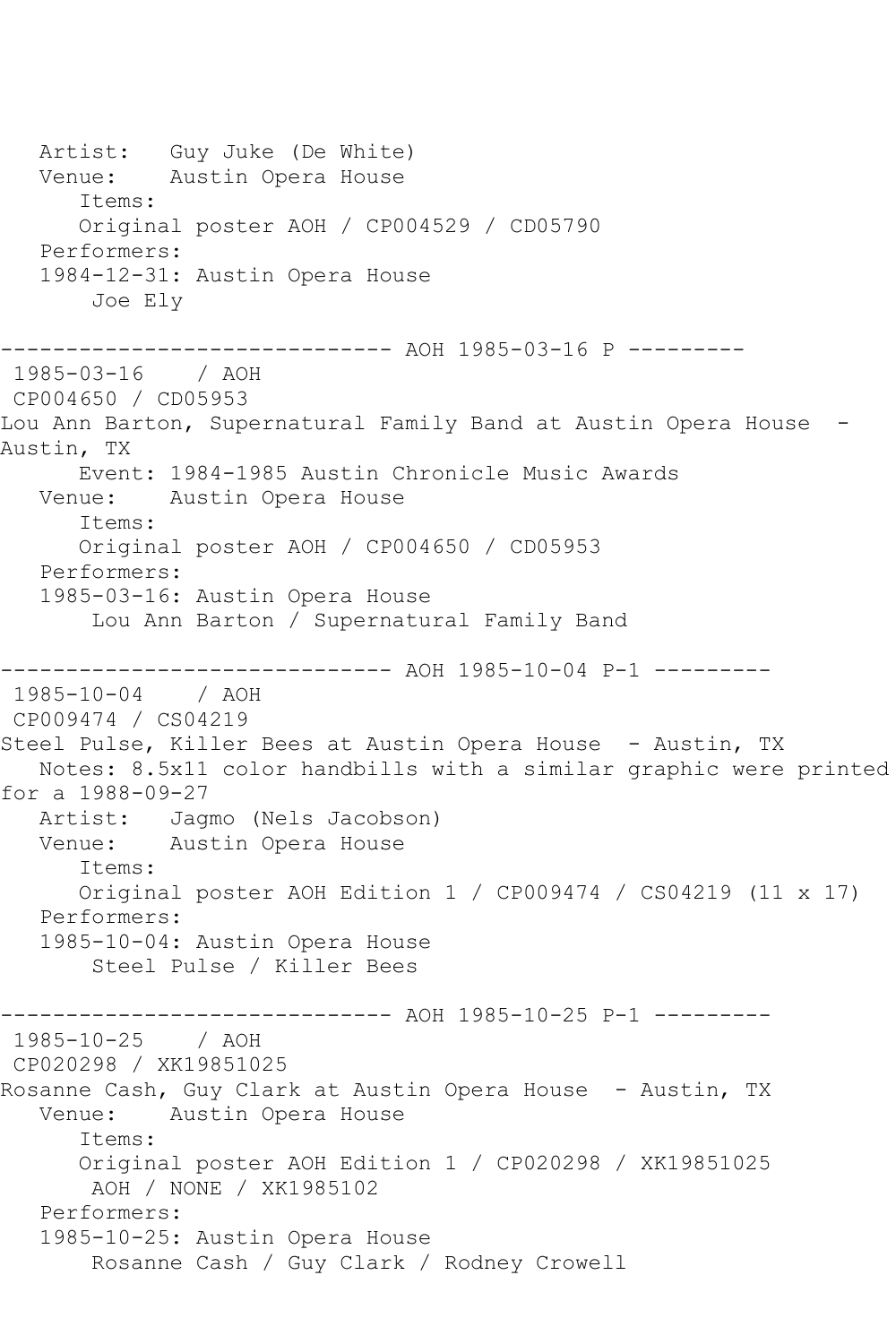------------------------------ AOH 1985-11-09 P-1 --------- 1985-11-09 / AOH CP009532 / CS04277 Randy Newman at Opera House - Austin, TX Artist: Jagmo (Nels Jacobson) Venue: Austin Opera House Items: Original poster AOH Edition 1 / CP009532 / CS04277 (11 x 17) Performers: 1985-11-09: Austin Opera House Randy Newman ------------------------------ 1986-11-02 P --------- 1986-11-02 / Berlin, Rainmakers at Opera House - Austin, TX Artist: Jagmo (Nels Jacobson) Venue: Austin Opera House Items: Original poster / Performers: 1986-11-02: Austin Opera House Berlin / Rainmakers ------------------------------ 1986-11-12 P --------- 1986-11-12 / Berlin, Rainmaker's at Opera House - Austin, TX Artist: Jagmo (Nels Jacobson) Venue: Austin Opera House Items: Original poster / Performers: 1986-11-12: Austin Opera House Berlin / Rainmakers ------------------------------ AOH 1986-11-14 P-1 --------- 1986-11-14 / AOH CP009579 / CS04324 Sam Kinison, Carl Labove at Opera House - Austin, TX Notes: Printed next to 1986-11-01 New Order poster Artist: Jagmo (Nels Jacobson) Venue: Austin Opera House Items: Original poster AOH Edition 1 / CP009579 / CS04324 (11 x 17) Performers: 1986-11-14: Austin Opera House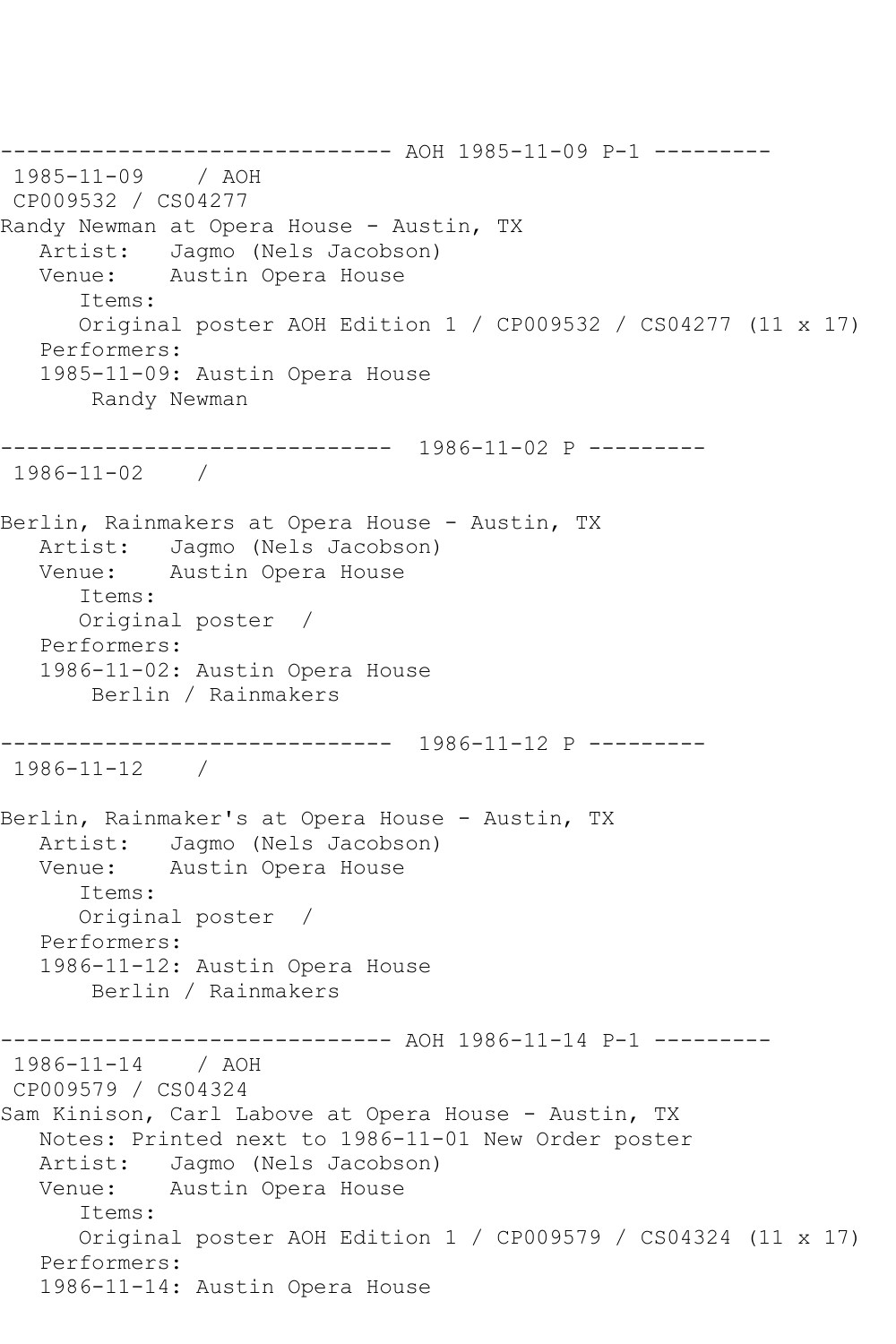Sam Kinison / Carl Labove ---------- AOH 1986-11-23 P-1 ---------1986-11-23 / AOH CP020343 / XK19861123 Joe Ely at Austin Opera House - Austin, TX Venue: Austin Opera House Items: Original poster AOH Edition 1 / CP020343 / XK19861123 AOH / NONE / XK1986112 Performers: 1986-11-23: Austin Opera House Joe Ely ------------------------------ AOH 1986-12-31 P-1 --------- 1986-12-31 / AOH CP009462 / CS04207 Eric Johnson, Will Sexton and the Kill at Opera House - Austin, TX Artist: Jagmo (Nels Jacobson) Venue: Austin Opera House Items: Original poster AOH Edition 1 / CP009462 / CS04207 (11 x 17) Performers: 1986-12-31: Austin Opera House Eric Johnson / Will Sexton / Darden Smith ------------------------------ AOH 1987-03-06 P-1 --------- 1987-03-06 / AOH CP009592 / CS04337 Fabulous Thunderbirds, Bill Carter at Austin Opera House - Austin, TX Notes: red ink Artist: Jagmo (Nels Jacobson) Venue: Austin Opera House Items: Original poster AOH Edition 1 / CP009592 / CS04337 (8-1/2 x 11) Performers: 1987-03-06 1987-03-07: Austin Opera House Fabulous Thunderbirds / Bill Carter ------------------------------ 1987-06-04 P --------- 1987-06-04 / Austin Opera House - Austin, TX Artist: Danny Garrett Venue: Austin Opera House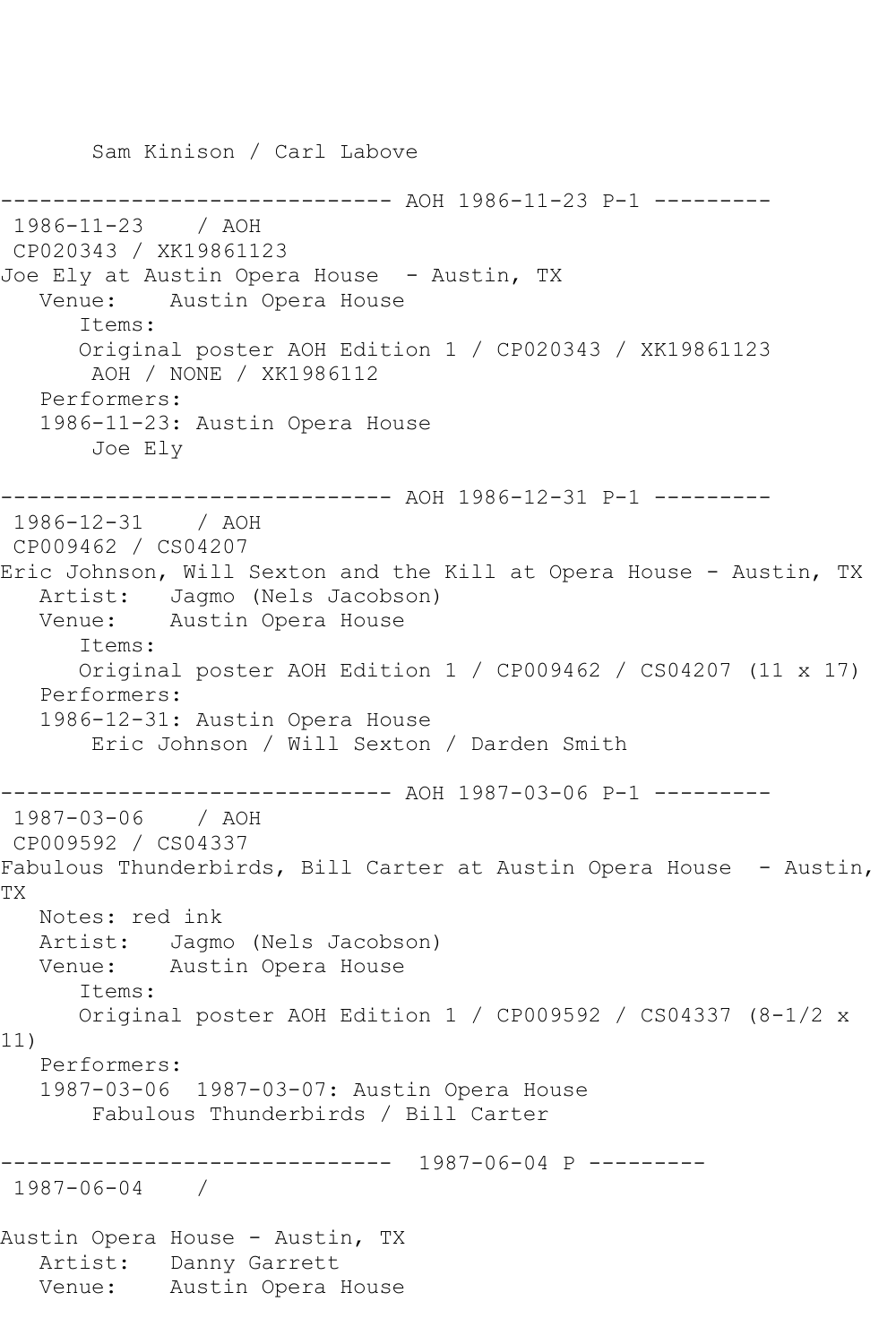Items: Original poster / Performers: 1987-06-04: Austin Opera House ------------------------------ 1987-07-21 P --------- 1987-07-21 / Suzanne Vega at Opera House - Austin, TX Artist: Jagmo (Nels Jacobson) Venue: Austin Opera House Items: Original poster / Performers: 1987-07-21: Austin Opera House Suzanne Vega ------------------------------ AOH 1988-04-10 P-1 --------- 1988-04-10 / AOH CP004160 / CD04569 11th Annual Spamarama Series: 11th Annual Artist: Sam Yeates Venue: Austin Opera House Items: Original poster AOH Edition 1 / CP004160 / CD04569 Performers: 1988-04-10: Austin Opera House Doug Sahm / Uranium Savages / Austin Lounge Lizards / Geezinslaw Brothers ------------------------------ AOH 1988-07-08 P-1 --------- 1988-07-08 / AOH CP009490 / CS04235 K.D. Lang, Jimmie Dale Gillmore at Opera House - Austin, TX Notes: screen print Artist: Jagmo (Nels Jacobson) Venue: Austin Opera House Items: Original poster AOH Edition 1 / CP009490 / CS04235 (11 x 17) AOH / CP008067 / CP03312 Performers: 1988-07-08: Austin Opera House K.D. Lang / Jimmie Dale Gillmore --------- AOH 1988-08-09 P-1 ---------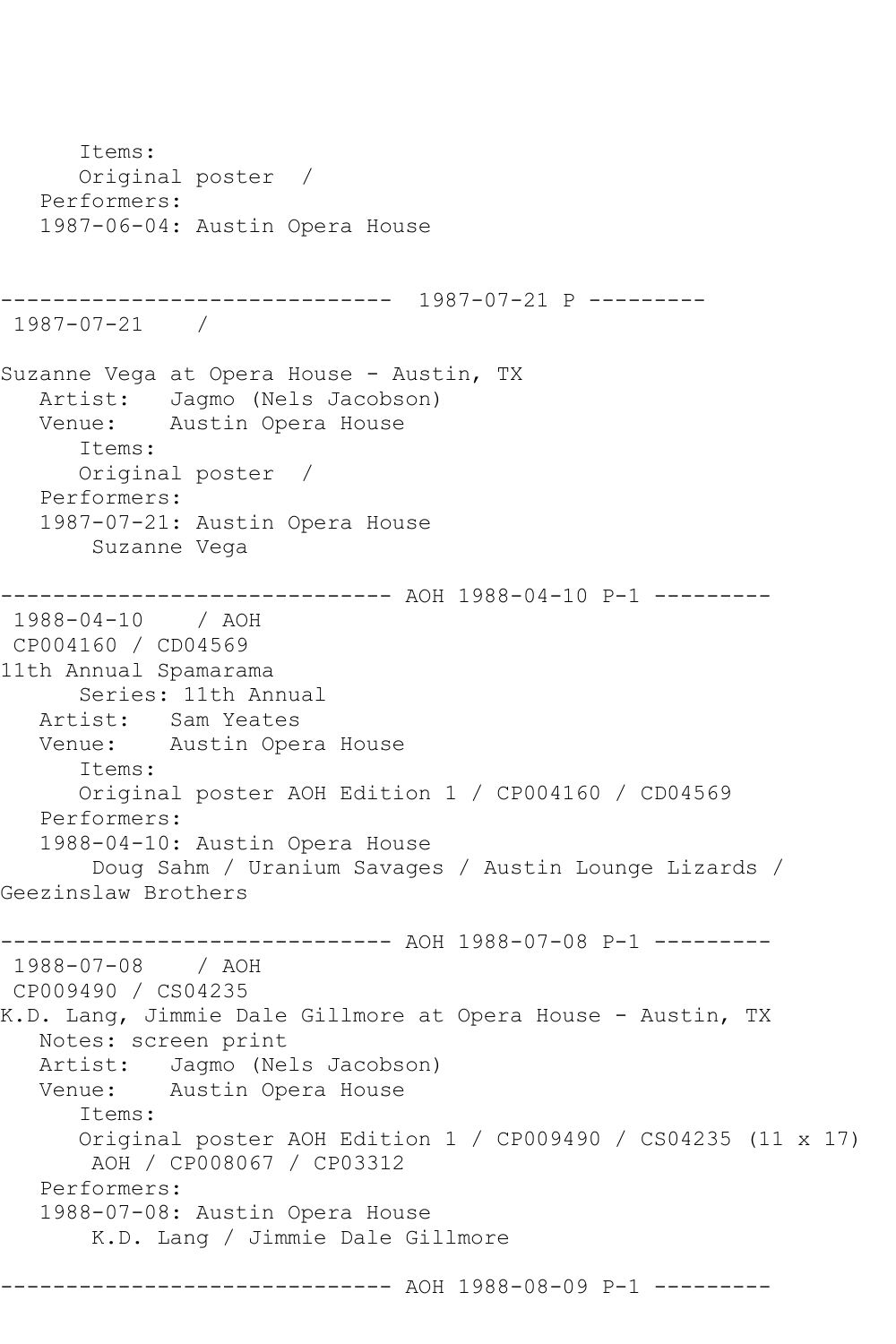1988-08-09 / AOH CP009451 / CS04196 Milton Nascimento at Opera House - Austin, TX Notes: screen print Artist: Jagmo (Nels Jacobson) Venue: Austin Opera House Items: Original poster AOH Edition 1 / CP009451 / CS04196 (11 x 17) Performers: 1988-08-09: Austin Opera House Milton Nascimento ------------------------------ 1988-08-13 P --------- 1988-08-13 / CP060587 / CP060587 Little Feat at Austin Opera House - Austin, TX Benefit: Together Again Artist: Micael Priest Venue: Austin Opera House Items: Original poster / CP060587 / CP060587 (12 x 18) Performers: 1988-08-13: Austin Opera House Little Feat ------------------------------ 1988-08-14 P --------- 1988-08-14 / Little Feat, Bill Carter at Opera House - Austin, TX Artist: Jagmo (Nels Jacobson) Venue: Austin Opera House Items: Original poster / Performers: 1988-08-14: Austin Opera House Little Feat / Bill Carter / Blame ----------- AOH 1988-09-18 P-1 ---------1988-09-18 / AOH CP009520 / CS04265 Smithereens, House of Freaks at Opera House - Austin, TX Artist: Jagmo (Nels Jacobson) Venue: Austin Opera House Items: Original poster AOH Edition 1 / CP009520 / CS04265 (11 x 17) Performers: 1988-09-18: Austin Opera House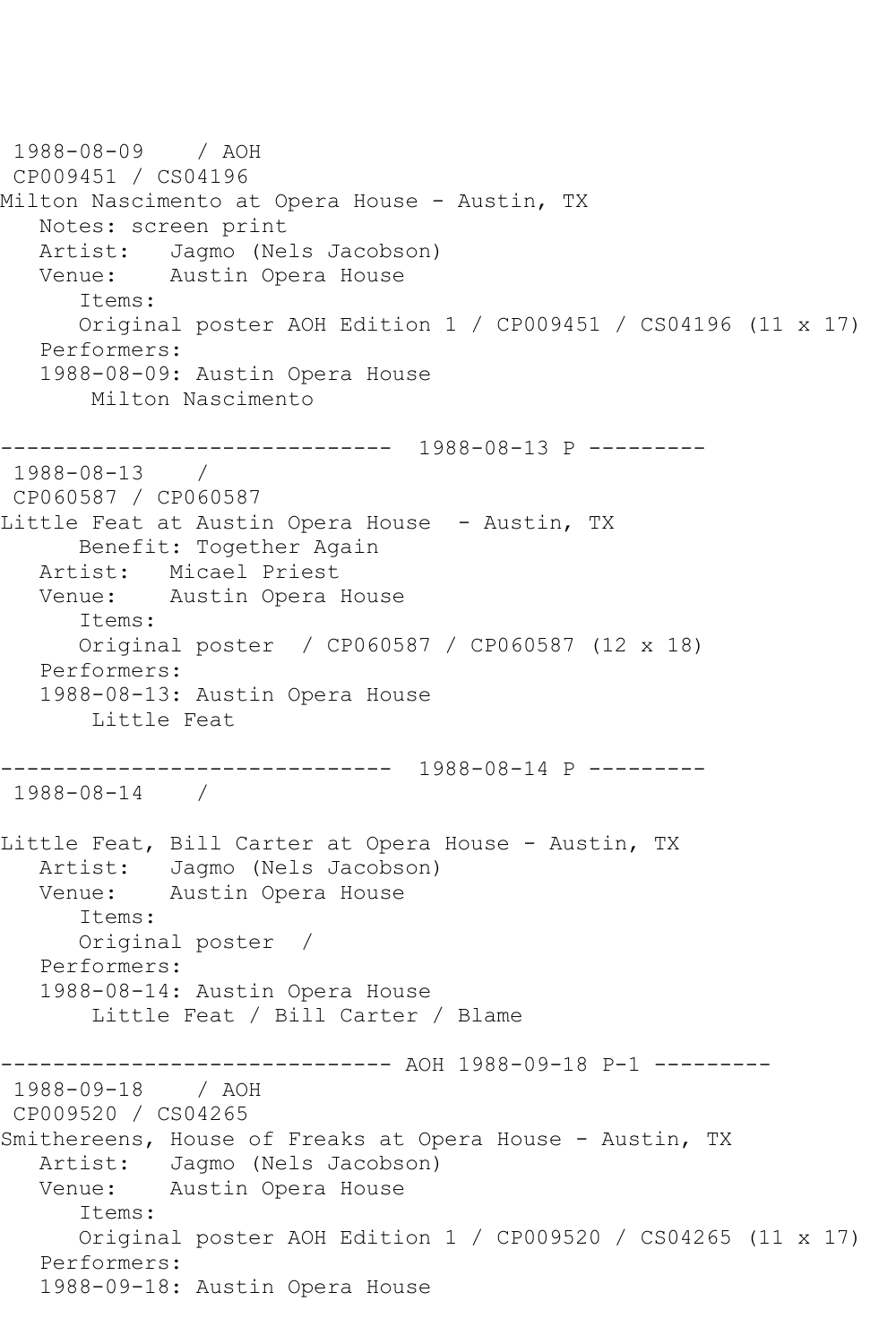Smithereens / House of Freaks ----------- AOH 1988-10-13 P-1 ---------1988-10-13 / AOH CP009465 / CS04210 Iggy Pop at Austin Opera House - Austin, TX Artist: Jagmo (Nels Jacobson) Venue: Austin Opera House Items: Original poster AOH Edition 1 / CP009465 / CS04210 Description: 1 original, 1 reprint (11 x 17) AOH / CP021152 / XM19881013JAG (11 x 17) AOH / CP008072 / CP03317 Performers: 1988-10-13: Austin Opera House Iggy Pop ------------------------------ AOH 1988-11-12 P --------- 1988-11-12 / AOH CP041065 Ministry at Austin Opera House - Austin, TX<br>Artist: Frank Kozik Frank Kozik Venue: Austin Opera House Items: Original poster AOH / CP041065 Performers: 1988-11-12: Austin Opera House Ministry 1988-11-13 zzzz-11-14 Mon.: Numbers Ministry ------------------------------ AOH 1989-02-10 P --------- 1989-02-10 / AOH CP025088 / CP025088 Butthole Surfers, Loco Gringos at Austin Opera House - Austin, TX Artist: Frank Kozik Venue: Austin Opera House Items: Original poster AOH / CP025088 / CP025088 Performers: 1989-02-10: Austin Opera House Butthole Surfers / Loco Gringos / Pocket Fishrmen ------------------------------ AOH 1989-03-09 P --------- 1989-03-09 / AOH CP041077 Red Hot Chili Peppers, Buck Pets at Austin Opera House - Austin, TX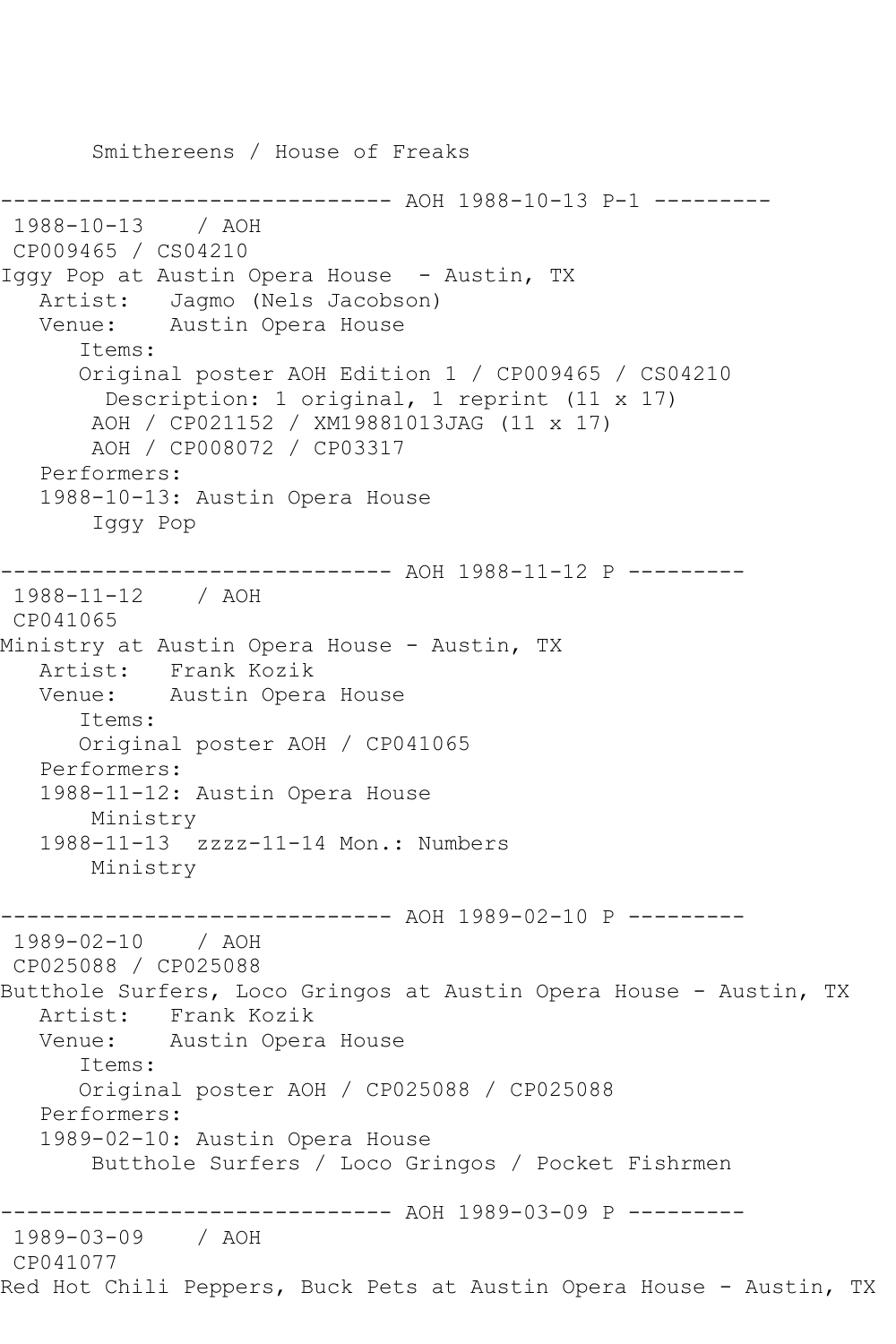Artist: Frank Kozik Venue: Austin Opera House Items: Original poster AOH / CP041077 Original poster AOH / CP025038 / CP025038 Performers: 1989-03-09: Austin Opera House Red Hot Chili Peppers / Buck Pets / Pocket Fishrmen 1989-03-11: Ensemble Red Hot Chili Peppers / Buck Pets / Pocket Fishrmen ------------------------------ AOH 1989-03-09 P --------- 1989-03-09 / AOH CP041052 Red Hot Chili Peppers, Buck Pets at Austin Opera House - Austin, TX Artist: Frank Kozik Venue: Austin Opera House Items: Original poster AOH / CP041052 Original poster AOH / CP060657 Performers: 1989-03-09: Austin Opera House Red Hot Chili Peppers / Buck Pets / Pocket Fishrmen 1989-03-11: Ensemble ------------------------------ 1989-03-09 P --------- 1989-03-09 / CP701649 / CP701649 Red Hot Chili Peppers, Buck Pets at Austin Opera House - Austin, TX Notes: This item appears in the book 'The Art of Modern Rock' as AMR # 028.1 Artist: Frank Kozik Venue: Austin Opera House Items: Original poster / CP701649 / CP701649 (11 x 17) Performers: 1989-03-09: Austin Opera House Red Hot Chili Peppers / Buck Pets / Pocket Fishermen 1989-03-11: Ensemble ------------------------------ AOH 1989-03-23 P-1 --------- 1989-03-23 / AOH CP010307 / CS05716 Steve Earle at Austin Opera House - Austin, TX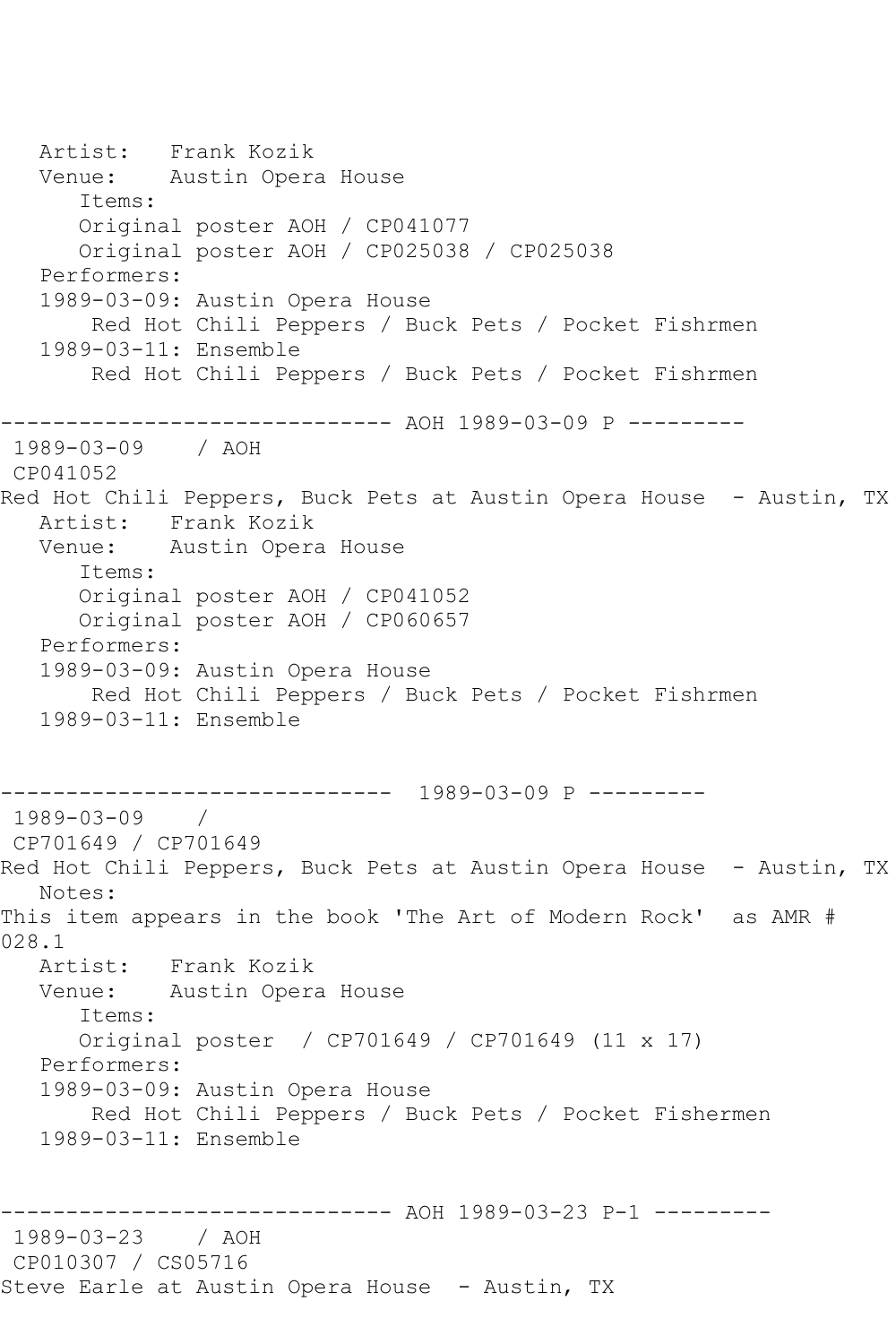Artist: Sam Yeates Venue: Austin Opera House Items: Original poster AOH Edition 1 / CP010307 / CS05716 Performers: 1989-03-23: Austin Opera House Steve Earle ------------------------------ AOH 1989-04-01 P-1 --------- 1989-04-01 / AOH CP010306 / CS05715 Charlie Sexton, Water the Dog at Austin Opera House - Austin, TX Artist: Sam Yeates Venue: Austin Opera House Items: Original poster AOH Edition 1 / CP010306 / CS05715 Performers: 1989-04-01: Austin Opera House Charlie Sexton / Water the Dog / Sidewinder ------------------------------ AOH 1989-04-13 P-1 --------- 1989-04-13 / AOH CP010299 / CS05708 Randy Newman at Austin Opera House - Austin, TX Artist: Sam Yeates<br>Venue: Austin Ope Austin Opera House Items: Original poster AOH Edition 1 / CP010299 / CS05708 Performers: 1989-04-13: Austin Opera House Randy Newman ------------------------------ AOH 1989-05-17 P-1 --------- 1989-05-17 / AOH CP009468 / CS04213 Melissa Etheridge, Gregg Alexander at Opera House - Austin, TX Artist: Jagmo (Nels Jacobson) Venue: Austin Opera House Items: Original poster AOH Edition 1 / CP009468 / CS04213 (11 x 17) AOH / CP008069 / CP03314 AOH / CP021633 / XNJM19890517 Performers: 1989-05-17: Austin Opera House Melissa Etheridge / Gregg Alexander ------------------------------ 1989-07-18 P-1 ---------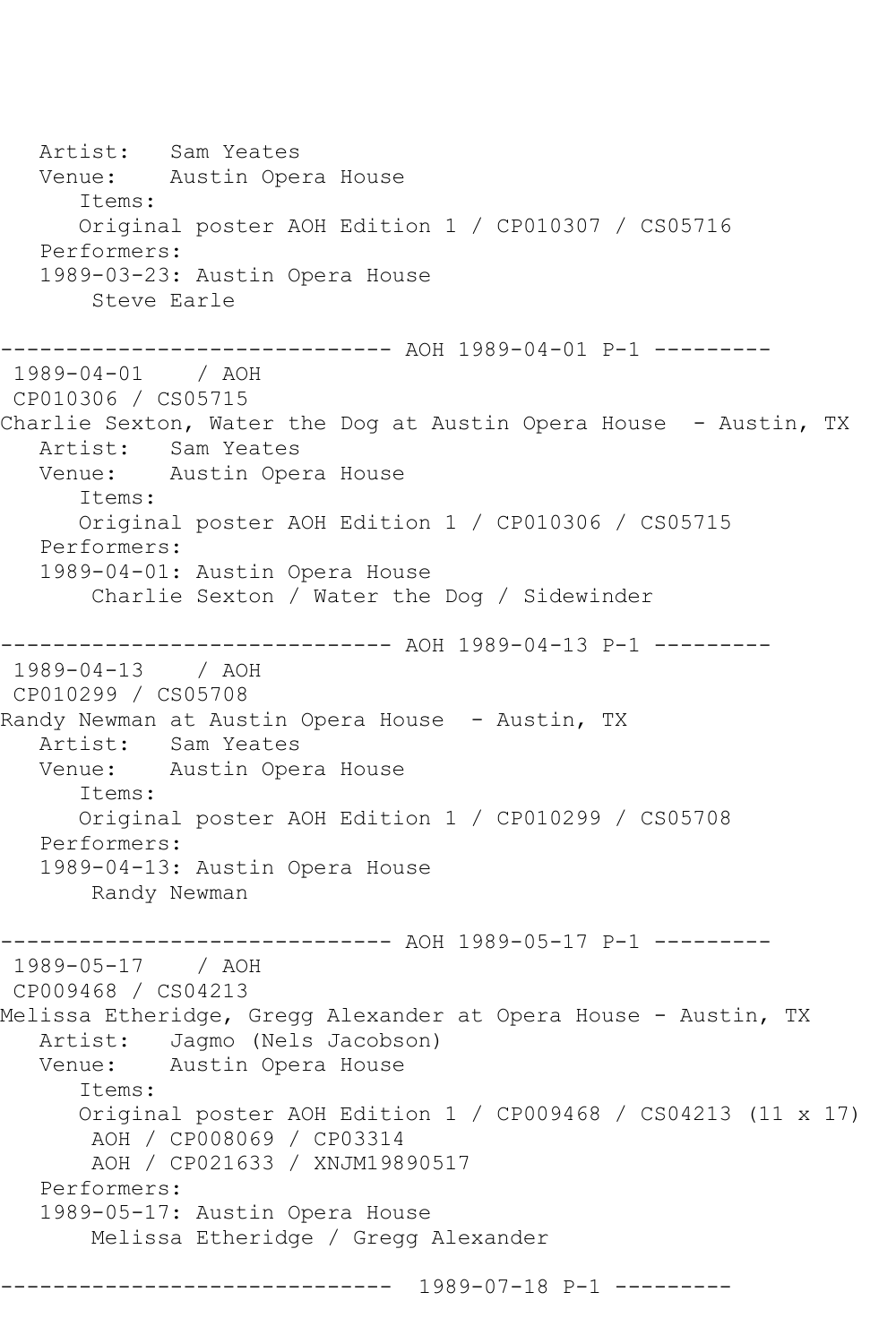```
1989-07-18 / 
CP009473 / CS04218
Tod Rundgren at Austin Opera House - Austin, TX
  Artist: Jagmo (Nels Jacobson)<br>Venue: Austin Opera House
            Austin Opera House
       Items:
       Original poster Edition 1 / CP009473 / CS04218 (11 x 17)
   Performers:
    1989-07-18: Austin Opera House
        Tod Rundgren
------------------------------ AOH 1989-09-09 P-1 ---------
1989-09-09 / AOH 
CP014282 / MARM086
Red Hot Chili Peppers, Buck Pets at Austin Opera House - Austin, TX
   Venue: Austin Opera House
       Items:
       Original poster AOH Edition 1 / CP014282 / MARM086
   Performers:
    1989-09-09 1989-09-11: Austin Opera House
        Red Hot Chili Peppers / Buck Pets / Pocket Fishrmen
 ------------------------------ 1989-09-30 P ---------
1989-09-30 S / 
CP041036
Red Hot Chili Peppers, Mary's Danish at Ensemble
  Artist: Frank Kozik<br>Venue: Ensemble
            Ensemble
       Items:
       Original poster / CP041036
       Original poster / CP025039 / CP025039
       Original poster / CP061452
   Performers:
    1989-09-30 Sat.:
    1989-10-01 Sun.: Ensemble
        Austin Opera House
        Red Hot Chili Peppers / Mary's Danish / Sprawl / Red Hot 
Chili Peppers / Mary's Danish / Sprawl
------------------------------ AOH 1989-12-10 P ---------
1989-12-10 / AOH 
CP046512 / CP046512
13th annual Armadillo Christmas Bazaar at Austin Opera House -
Austin,
   Private Notes: AWHQ P-1
       Benefit: 13th annual Armadillo Christmas Bazaar
   Artist: Bill Narum
```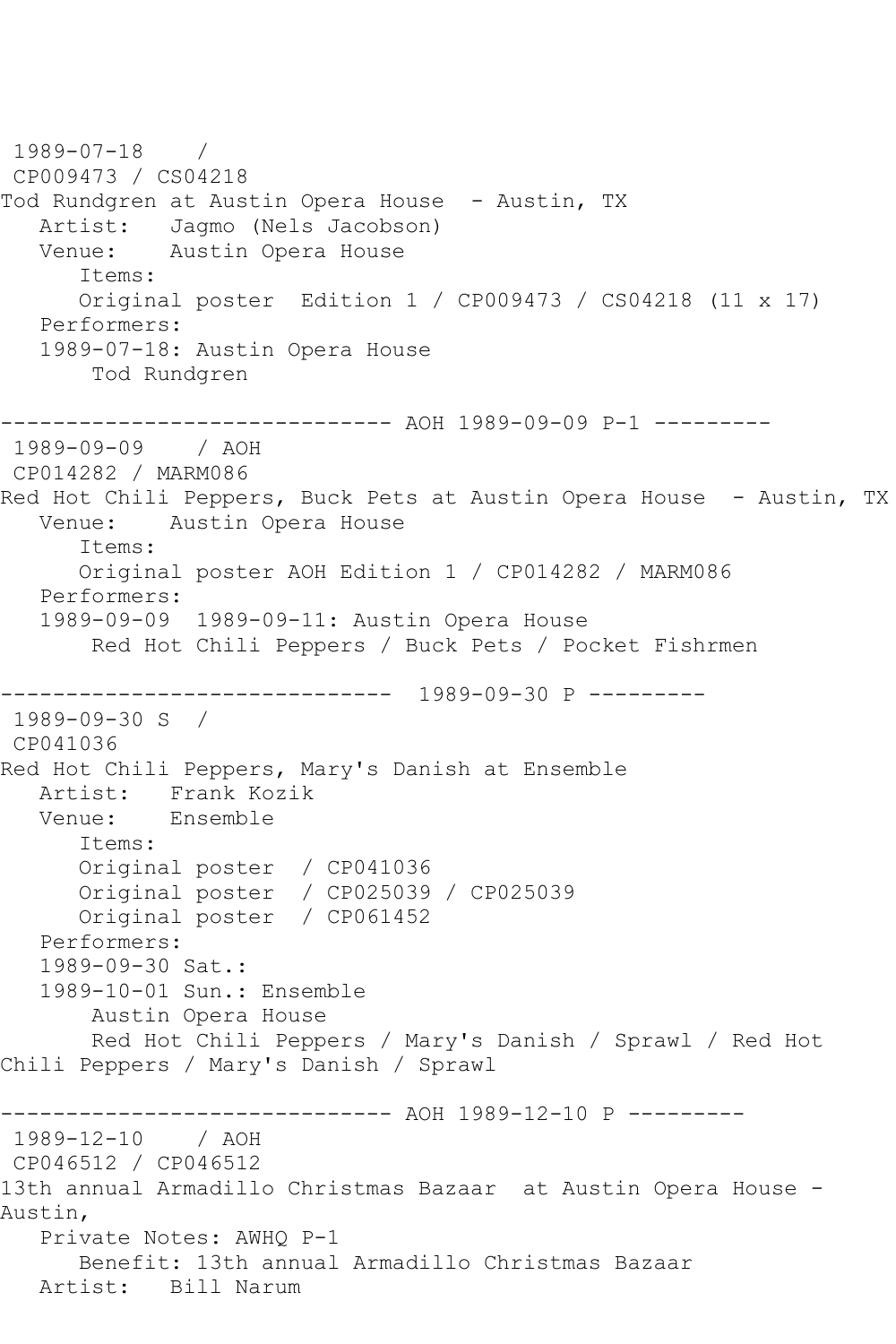Venue: Austin Opera House Promoter: Whole Foods Market Items: Original poster AOH / CP046512 / CP046512 Performers: 1989-12-10 1989-12-24: Austin Opera House ------------------------------ AOH 1990 P-1 --------- / AOH CP009426 / CS04171 Turk Pipkin, Esther's Follies at Austin Opera House - Austin, TX Artist: Sam Yeates Venue: Austin Opera House Items: Original poster AOH Edition 1 / CP009426 / CS04171 Performers: 1990: Austin Opera House Turk Pipkin / Esther's Follies / Mady Kaye / Almost Bros. ------------------------------ 1990-01-07 P --------- 1990-01-07 / CP053268 Psychedelic Furs at Opera House - Austin, TX Artist: Jagmo (Nels Jacobson)<br>Venue: Austin Opera House Austin Opera House Items: Original poster / CP053268 Performers: 1990-01-07: Austin Opera House Psychedelic Furs ------------------------------ AOH 1990-01-22 P-1 --------- 1990-01-22 / AOH CP009467 / CS04212 The The at Opera House - Austin, TX Artist: Jagmo (Nels Jacobson) Venue: Austin Opera House Items: Original poster AOH Edition 1 / CP009467 / CS04212 (11 x 17) Performers: 1990-01-22: Austin Opera House The ------------------------------ 1990-01-26 P --------- 1990-01-26 /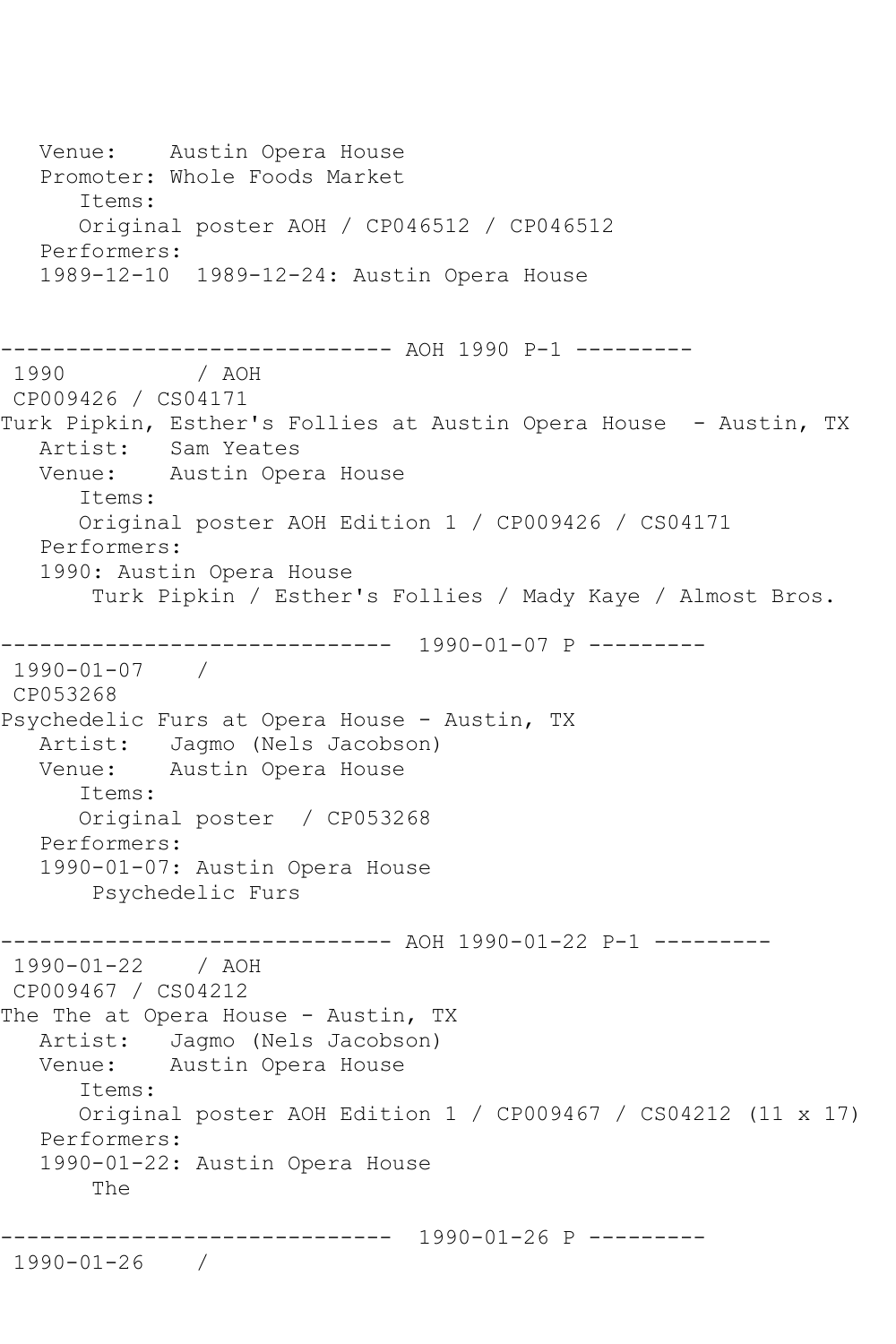Ministry at Opera House - Austin, TX Artist: Jagmo (Nels Jacobson) Venue: Austin Opera House Items: Original poster / Performers: 1990-01-26: Austin Opera House Ministry ------------------------------ 1990-03-10 P --------- 1990-03-10 / Austin Opera House - Austin, TX Artist: Jagmo (Nels Jacobson) Venue: Austin Opera House Items: Original poster / Performers: 1990-03-10: Austin Opera House ------------------------------ 1990-04-07 P --------- 1990-04-07 / Lenny Kravitz, Michelle Shocked at Opera House - Austin, TX Artist: Jagmo (Nels Jacobson)<br>Venue: Austin Opera House Austin Opera House Items: Original poster / Performers: 1990-04-07: Austin Opera House Lenny Kravitz / Michelle Shocked ------------------------------ AOH 1990-04-22 P-1 --------- 1990-04-22 / AOH CP009437 / CS04182 Etta James at Opera House - Austin, TX Notes: This show was cancelled and rescheduled for 1991-06-13 at symphony Square. Two versions of a handbill were printed for the later show. This item appears in the book 'The Art of Modern Rock' as AMR # 195 Artist: Jagmo (Nels Jacobson) Venue: Austin Opera House Items: Original poster AOH Edition 1 / CP009437 / CS04182 (11 x 24)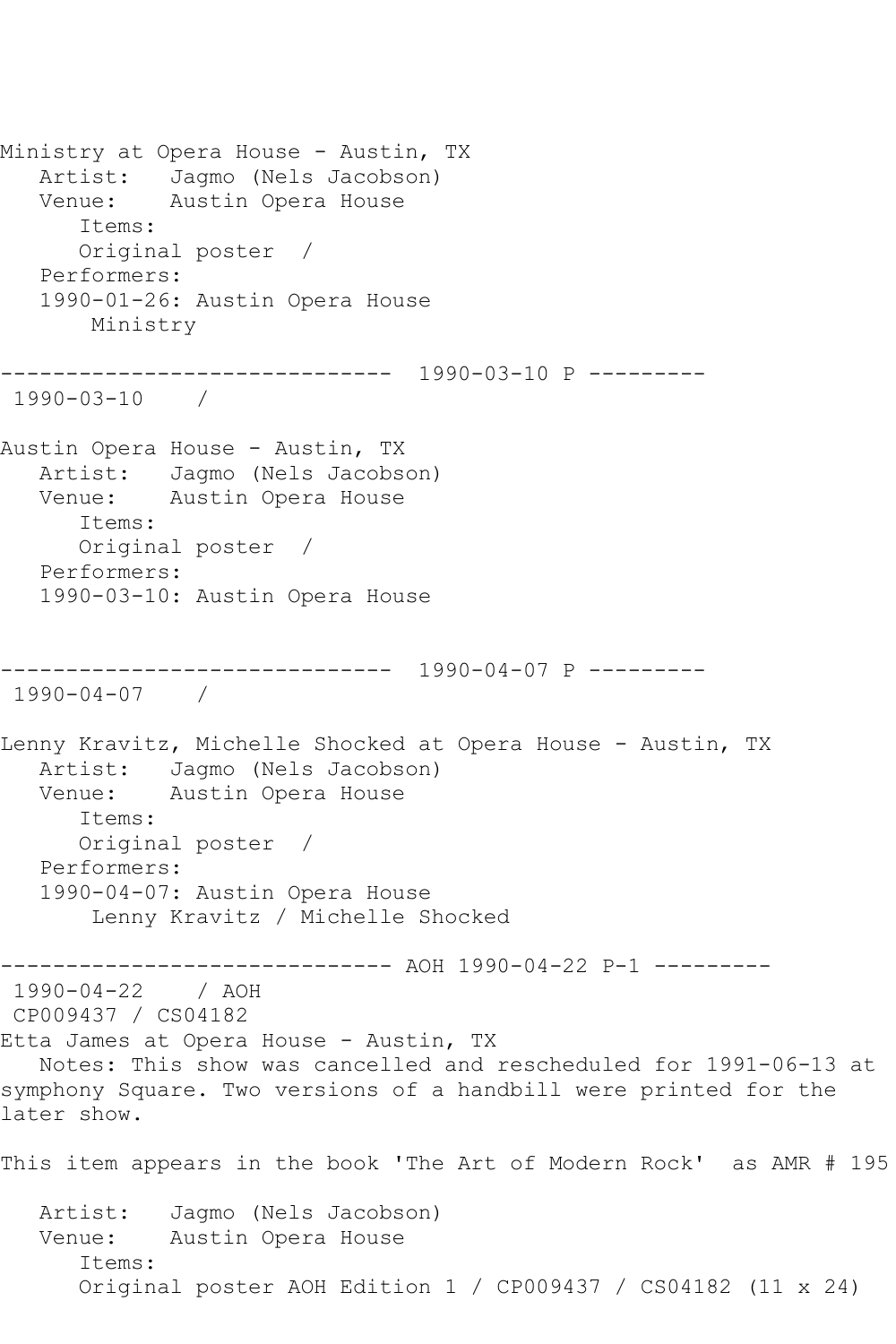Postcard AOH Edition 1 / CP008948 / CP05671 AOH / NONE / XNJM19900 Performers: 1990-04-22: Austin Opera House Etta James ------------------------------ 1990-05-02 P --------- 1990-05-02 / Butthole Surfers, Ed Hall at Austin Opera House - Austin, TX Artist: Jason Austin Venue: Austin Opera House Items: Original poster / Performers: 1990-05-02: Austin Opera House Butthole Surfers / Ed Hall / Pocket Fishrmen ------------------------------ 1990-05-02 P --------- 1990-05-02 / CP041028 Butthole Surfers, Pocket Fishrmen at Ensemble - Houston, TX Artist: Frank Kozik Venue: Ensemble Items: Original poster / CP041028 Performers: 1990-05-02: Ensemble Butthole Surfers / Pocket Fishrmen 1990-05-03: Theater Gallery 1990-05-04: Austin Opera House ------------------------------ AOH 1990-05-15 P-1 --------- 1990-05-15 / AOH CP010300 / CS05709 3 Dog Night at Austin Opera House - Austin, TX Artist: Sam Yeates Venue: Austin Opera House Items: Original poster AOH Edition 1 / CP010300 / CS05709 Performers: 1990-05-15: Austin Opera House 3 Dog Night ------------------------------ AOH 1990-05-31 P-1 ---------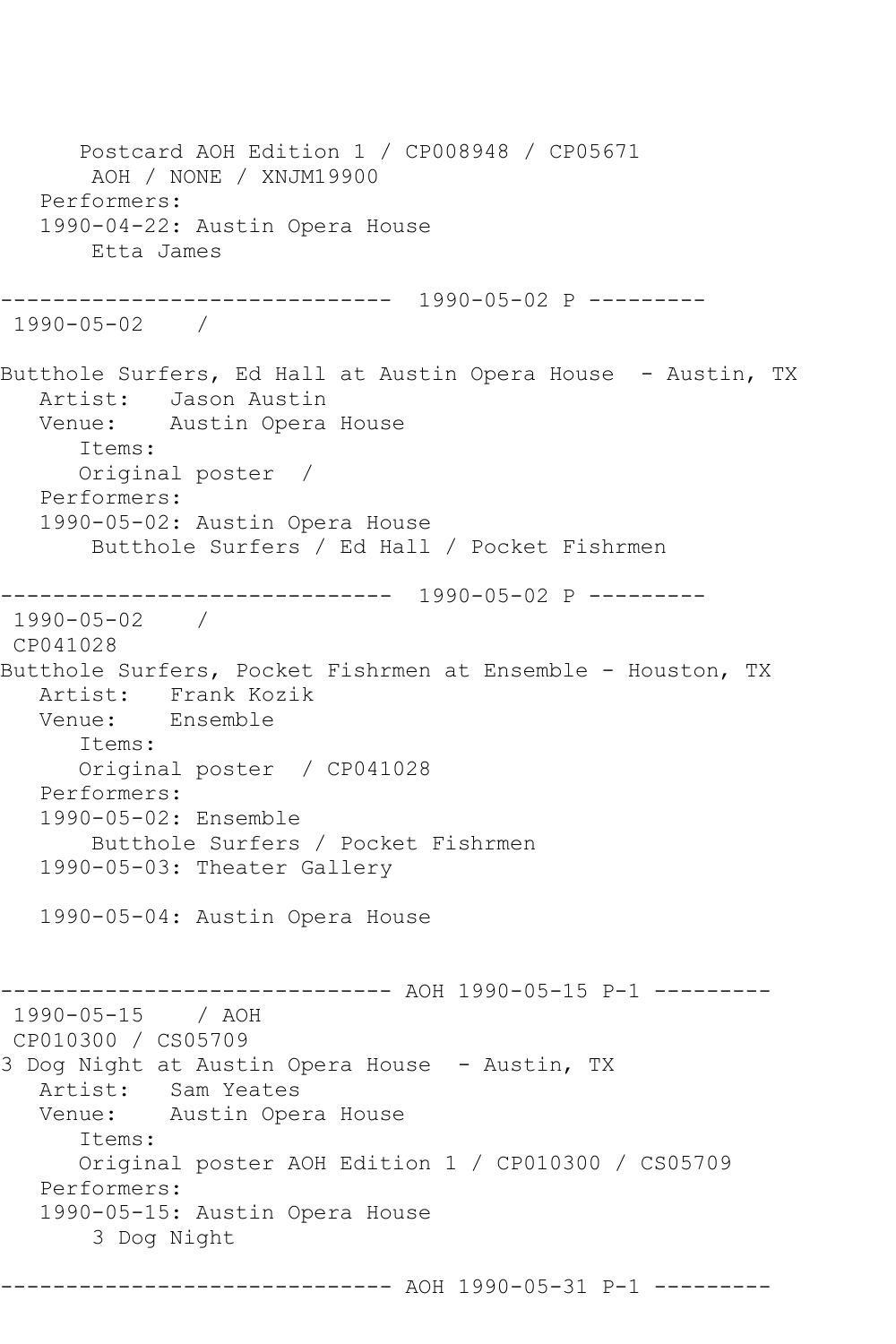```
1990-05-31 / AOH 
CP009509 / CS04254
The Church at Opera House - Austin, TX
   Notes: printed next to 1990-06-01 David Byne and 1990-06-08 
Cramps posters<br>Artist: J
            Jagmo (Nels Jacobson)
   Venue: Austin Opera House
       Items:
      Original poster AOH Edition 1 / CP009509 / CS04254 (11 x 17)
        AOH / CP021629 / XN19900531
        AOH / NONE / XN1990053
   Performers:
   1990-05-31: Austin Opera House
       Church
------------------------------ AOH 1990-06-08 P-1 ---------
1990-06-08 / AOH 
CP009484 / CS04229
Cramps at Opera House - Austin, TX
   Notes: Printed next to 1990-06-11 David Byrne and 1990-05-31 
Church posters
   Artist: Jagmo (Nels Jacobson)
   Venue: Austin Opera House
       Items:
       Original poster AOH Edition 1 / CP009484 / CS04229 (11 x 17)
        AOH / CP021645 / XNJM19900608
   Performers:
   1990-06-08: Austin Opera House
       Cramps
------------------------------ AOH 1990-06-13 P-1 ---------
1990-06-13 / AOH 
CP021186 / XM19900613JAG
Temptations at Opera House - Austin, TX
   Artist: Jagmo (Nels Jacobson)
   Venue: Austin Opera House
       Items:
       Original poster AOH Edition 1 / CP021186 / XM19900613JAG
        AOH / NONE / XM1990061
   Performers:
   1990-06-13: Austin Opera House
        Temptations
     ------------------------------ AOH 1990-09-14 P-1 ---------
1990-09-14 / AOH 
CP009476 / CS04221
Suzanne Vega at Opera House - Austin, TX
```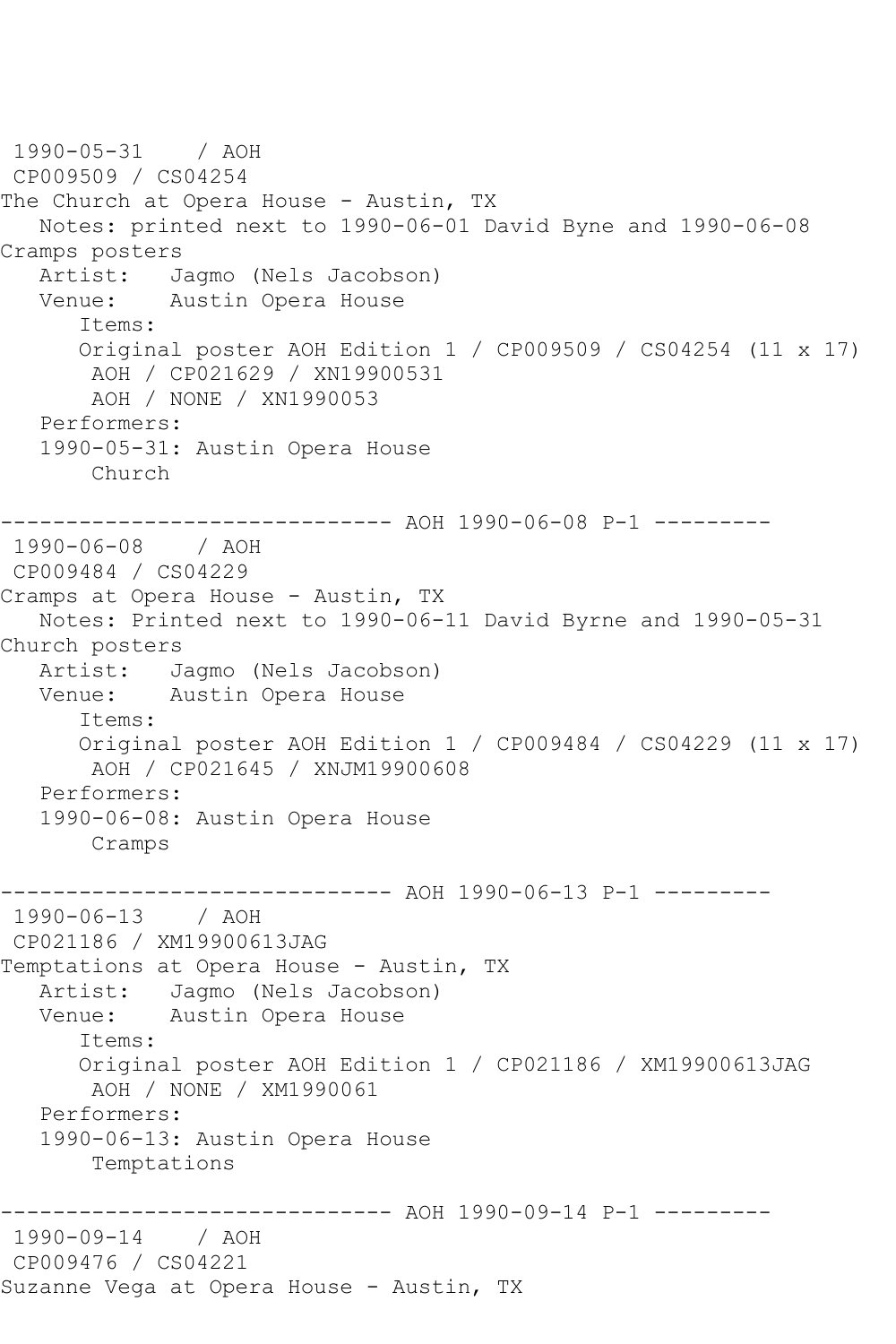Artist: Jagmo (Nels Jacobson) Venue: Austin Opera House Items: Original poster AOH Edition 1 / CP009476 / CS04221 (11 x 17) AOH / CP021649 / XNJM19900914 Performers: 1990-09-14: Austin Opera House Suzanne Vega ------------------------------ AOH 1990-10-31 P-1 --------- 1990-10-31 / AOH CP009530 / CS04275 Jerry Jeff Walker at Opera House - Austin, TX Notes: alternate printin in green, red, yellow, and blue Artist: Jagmo (Nels Jacobson) Venue: Austin Opera House Items: Original poster AOH Edition 1 / CP009530 / CS04275 Var. A (11 x 17) AOH Edition 1 / Var. B Performers: 1990-10-31: Austin Opera House Jerry Jeff Walker ------------------------------ 1990-11-03 P --------- 1990-11-03 / Balcones Fault at Austin Opera House - Austin, TX Artist: Sam Yeates Venue: Austin Opera House Items: Original poster / Performers: 1990-11-03: Austin Opera House Balcones Fault ------------------------------ AOH 1990-11-12 P --------- 1990-11-12 / AOH CP009438 / CS04183 Little Feat, Basia at Opera House - Austin, TX Artist: Jagmo (Nels Jacobson) Venue: Austin Opera House Items: Original poster AOH / CP009438 / CS04183 (18 x 22-1/4) Performers: 1990-11-12: Austin Opera House Little Feat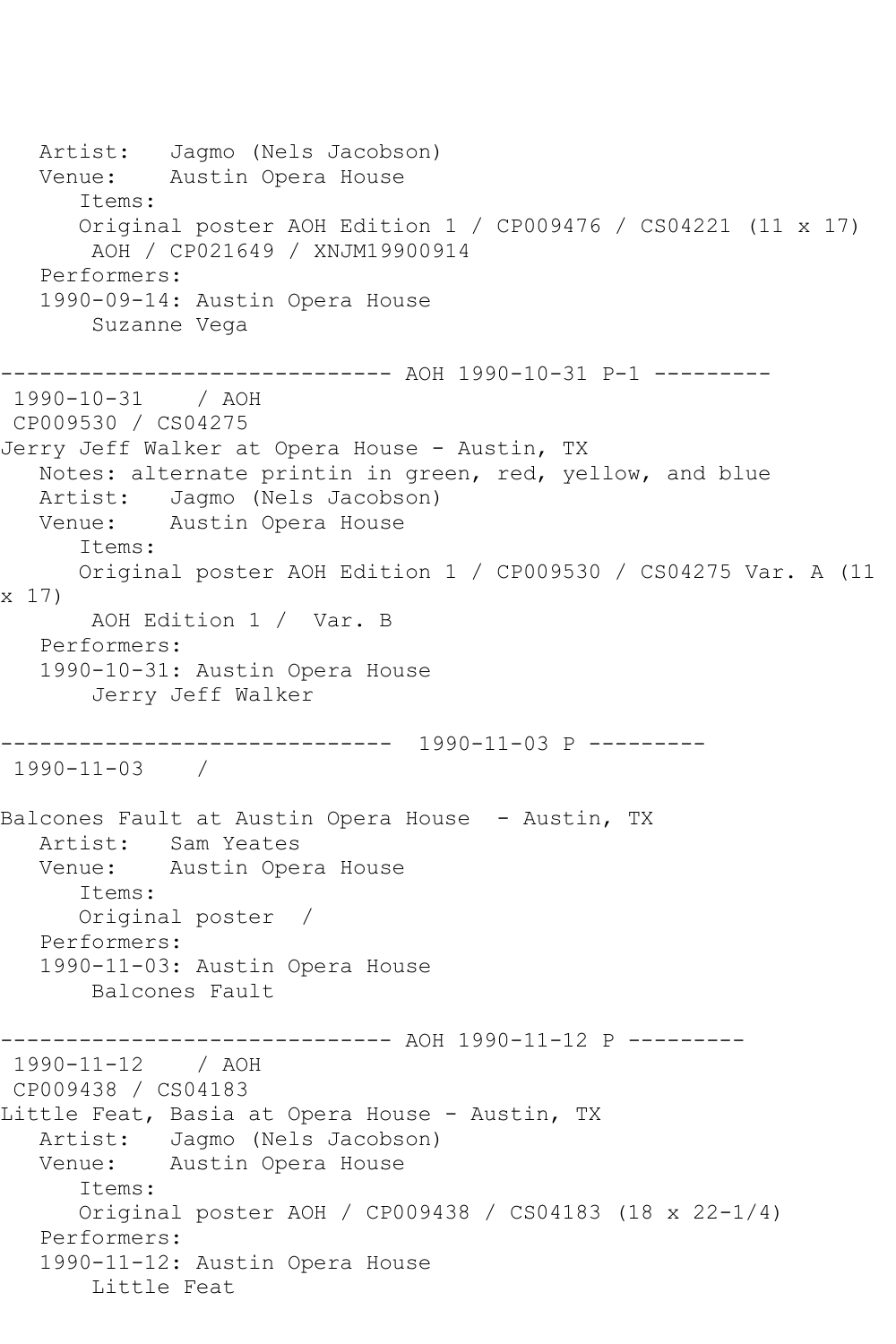1990-11-13: Paramount Theater Austin Basia 1990-11-30: Austin City Coliseum Robert Cray Band 1990-12-06: Austin Opera House Los Lobos 1990-12-31: Austin City Coliseum Joe Ely ------------------------------ AOH 1991-04-17 P-1 --------- 1991-04-17 / AOH CP009007 / CP05880 Chris Isaak at Austin Opera House - Austin, TX Notes: This item appears in the book 'The Art of Modern Rock' as AMR # 024.5 Private Notes: Texas P-1 \* Artist: Jagmo (Nels Jacobson) Venue: Austin Opera House Items: Original poster AOH Edition 1 / CP009007 / CP05880 (11 x 17) AOH / CP009466 / CS04211 AOH / CP021641 / XNJM19900417 Performers: 1991-04-17: Austin Opera House Chris Isaak ------------------------------ AOH 1991-05-05 P-1 --------- 1991-05-05 / AOH CP009498 / CS04243 Deee-Lite, Bootsy Collins at Opera House - Austin, TX Notes: 8.5x11 color handbills were also printed for this show Artist: Jagmo (Nels Jacobson)<br>Venue: Austin Opera House Austin Opera House Items: Original poster AOH Edition 1 / CP009498 / CS04243 (11 x 17) AOH / CP021651 / XNJM19910505 AOH / NONE / XNJM19910 Performers: 1991-05-05: Austin Opera House Deee-Lite / Bootsy Collins ----------------- AOH 1991-05-10 P-1 ----------<br>/ AOH 1991-05-10 CP010308 / CS05717 Rock and Roll Auction at Austin Opera House - Austin, TX Artist: Sam Yeates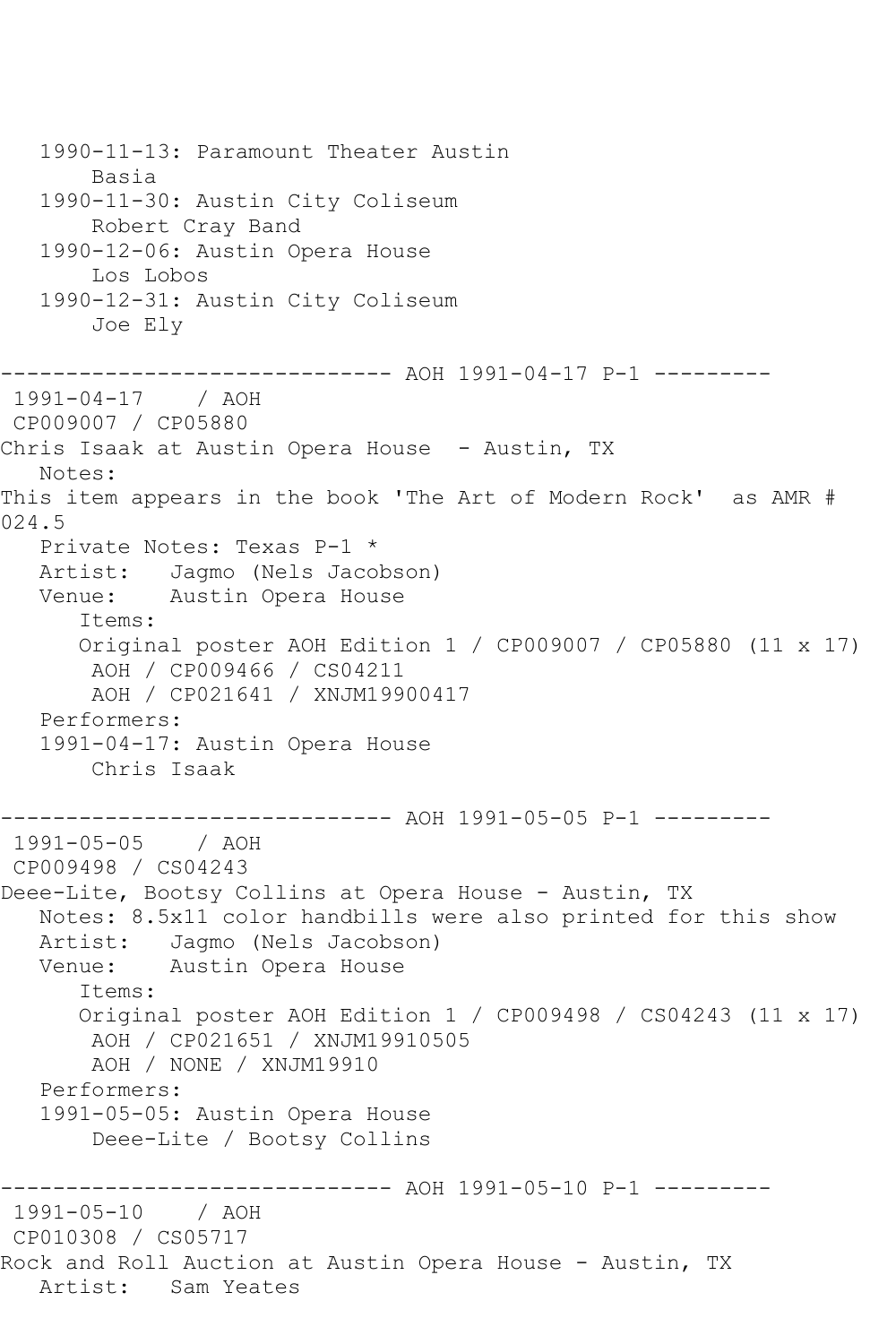Venue: Austin Opera House Items: Original poster AOH Edition 1 / CP010308 / CS05717 Performers: 1991-05-10: Austin Opera House Arc Angels ------------------------------ AOH 1991-06-12 P-1 --------- 1991-06-12 / AOH CP009495 / CS04240 Maxi Priest, Dennis Brown at Opera House - Austin, TX Notes: 8.5x11 color handbills were also printed for this show Artist: Jagmo (Nels Jacobson) Venue: Austin Opera House Items: Original poster AOH Edition 1 / CP009495 / CS04240 (11 x 17) Performers: 1991-06-12: Austin Opera House Maxi Priest / Dennis Brown / Shinehead / Andrew Tosh / Carlene Davis / Little Lenny ------------------------------ 1991-09-28 P --------- 1991-09-28 / CP053265 Ziggy Marley, Melody Makers at Opera House - Austin, TX Artist: Jagmo (Nels Jacobson)<br>Venue: Austin Opera House Austin Opera House Items: Original poster / CP053265 Performers: 1991-09-28: Austin Opera House Ziggy Marley / Melody Makers ------------------------------ AOH 1991-11-07 P-1 --------- 1991-11-07 / AOH CP009463 / CS04208 Pixies, Pere Ubu at Opera House - Austin, TX Artist: Jagmo (Nels Jacobson) Venue: Austin Opera House Items: Original poster AOH Edition 1 / CP009463 / CS04208 (11 x 17) AOH / CP008063 / CP03308 Performers: 1991-11-07: Austin Opera House Pixies / Pere Ubu ------------------------------ AOH 19zz-01-19 P-1 ---------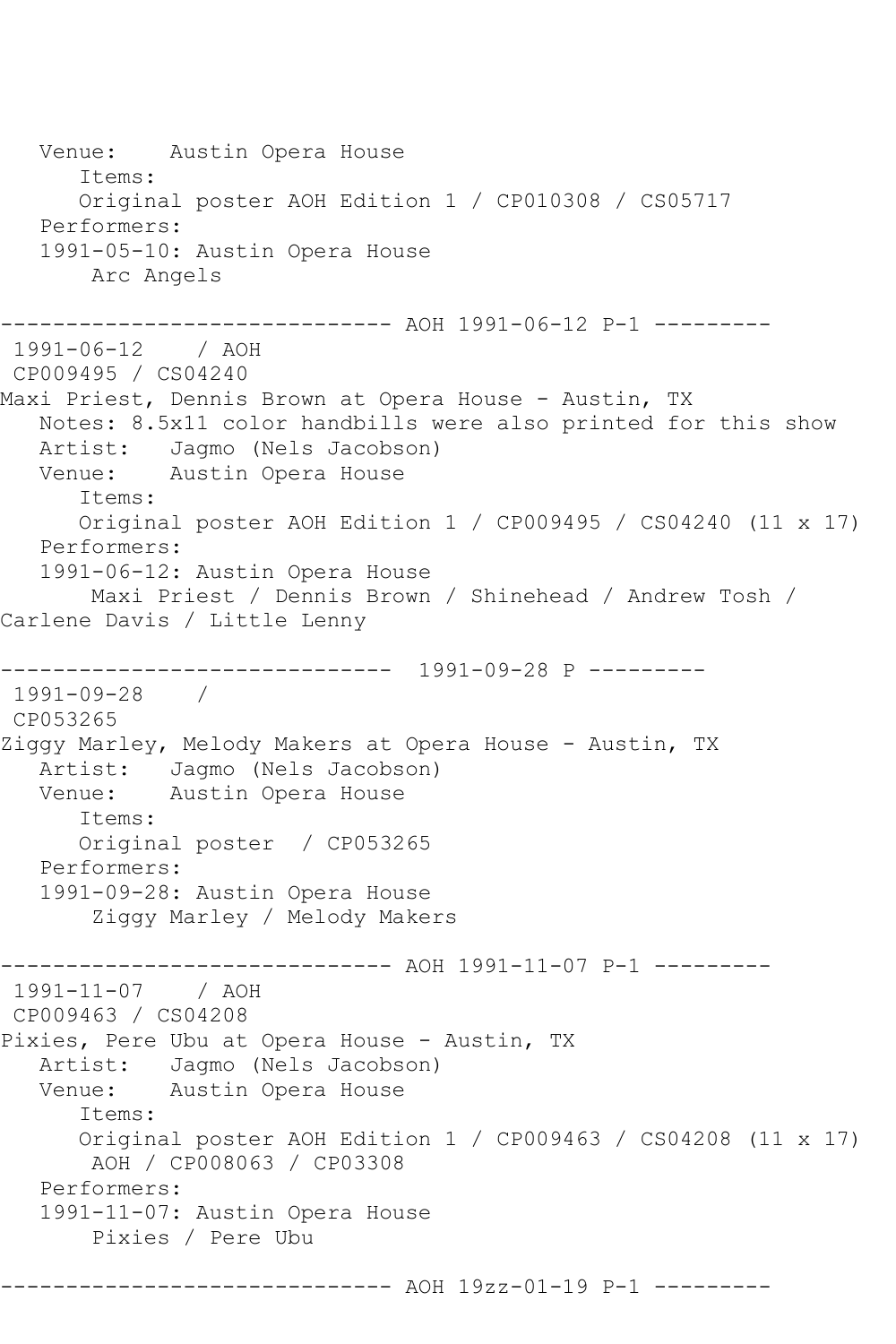19zz-01-19 / AOH CP009646 / CS04391 Asleep at the Wheel at Austin Opera House - Austin, TX Venue: Austin Opera House Items: Original poster AOH Edition 1 / CP009646 / CS04391 Performers: 19zz-01-19 19zz-01-20: Austin Opera House Asleep at the Wheel ------------------------------ AOH 19zz-02-24 P-1 --------- 19zz-02-24 / AOH CP015129 / ME0276 J.J. Cale, Paul Craft at Austin Opera House - Austin, TX Venue: Austin Opera House Items: Original poster AOH Edition 1 / CP015129 / ME0276 Performers: 19zz-02-24: Austin Opera House J.J. Cale / Paul Craft ------------------------------ AOH 19zz-03-12 P --------- 19zz-03-12 / AOH CP008995 / CP05767 Ray Wylie Hubbard at Austin Opera House - Austin, TX Private Notes: Texas \* Artist: Danny Garrett Venue: Austin Opera House Items: Original poster AOH / CP008995 / CP05767 Performers: 19zz-03-12: Austin Opera House Ray Wylie Hubbard ---------- AOH 19zz-06-28 P-1 ---------19zz-06-28 / AOH CP009429 / CS04174 Willie Nelson, Amazing Rhythm Aces at Austin Opera House - Austin, TX Event: some of the guests in 1977-1978<br>Venue: Austin Opera House Austin Opera House Items: Original poster AOH Edition 1 / CP009429 / CS04174 Performers: 19zz-06-28: Austin Opera House Willie Nelson / Amazing Rhythm Aces / J.J. Cale / Gene Clark / Guy Clark / Joe Cocker / Ian Dury / Kinky Friedman / Steve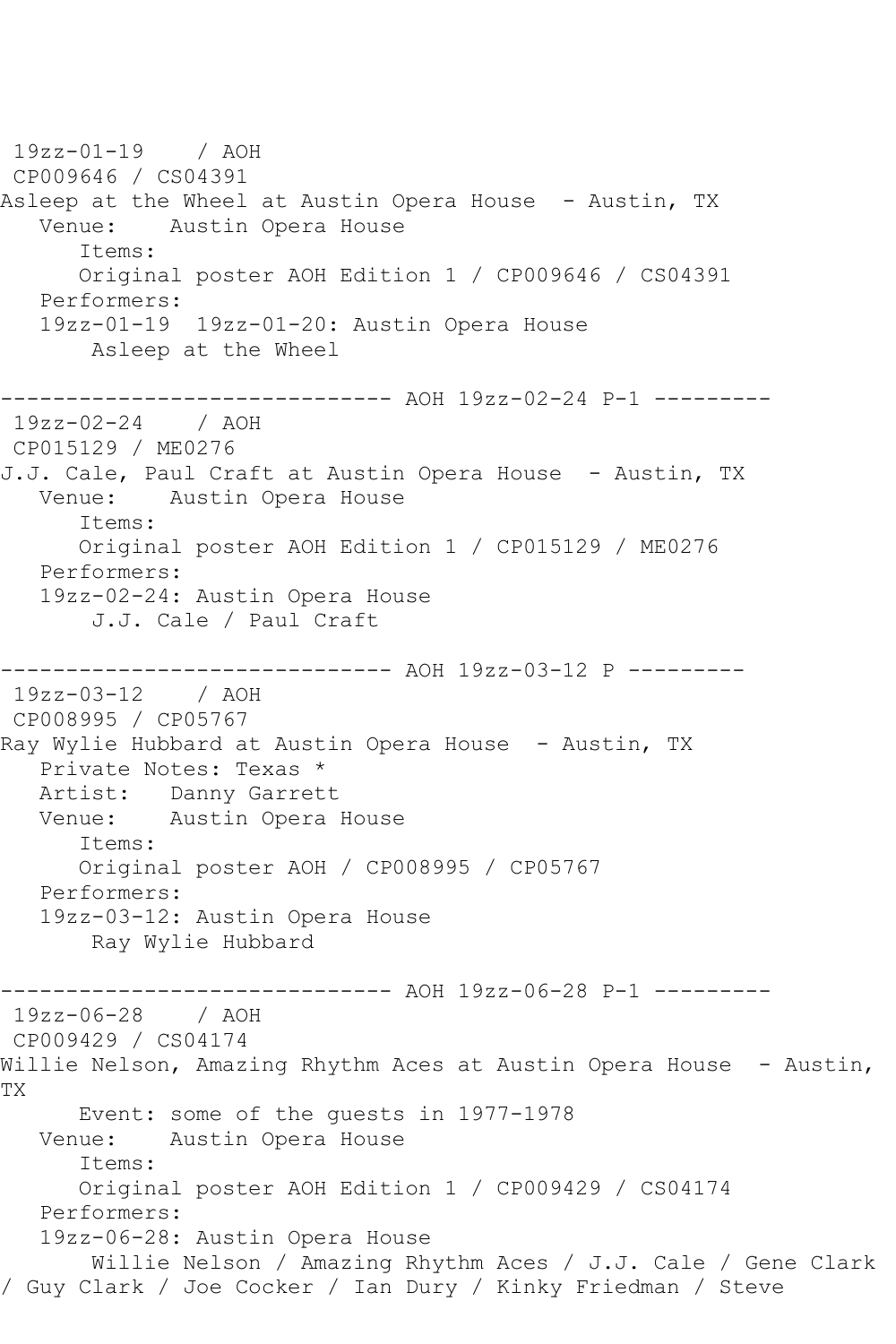Fromholz / Crystal Gayle / Stomu Yamashita Go / Steve Goodman / Emmylou Harris / Waylon Jennings / George Jones / Doug Kershaw / Dave Loggins / Lost Gonzo Band / Taj Mahal / Roger Mcguinn / Neville Brothers / Robert Palmer / Pure Prarie League / Bonnie Raitt / Lou Reed / Pat Travers / Tom Waits / Jerry Jeff Walker / Muddy Waters / Rusty Day / Warren Zevon ------------------------------ AOH 19zz-07-12 P-1 --------- 19zz-07-12 / AOH CP009601 / CS04346 Patti Smith at Austin Opera House - Austin, TX Venue: Austin Opera House Items: Original poster AOH Edition 1 / CP009601 / CS04346 Performers: 19zz-07-12: Austin Opera House Patti Smith ----------- AOH 19zz-10-31 P-1 ---------19zz-10-31 / AOH CP009006 / CP05879 Joe Ely, Jerry Jeff Walker at Austin Opera House - Austin, TX Private Notes: Texas P-1 \* Artist: Guy Juke (De White) Venue: Austin Opera House Items: Original poster AOH Edition 1 / CP009006 / CP05879 Original poster AOH Edition 1 / CP009006 / CP05879 AOH / CP009005 / CP05878 Performers: 19zz-10-31: Austin Opera House Buddy Holly Recreational Area Joe Ely / Jerry Jeff Walker ----------- AOH 19zz-11-26 P-1 ----------19zz-11-26 / AOH CP004246 / CD04656 Bonnie Raitt at Austin Opera House - Austin, TX Venue: Austin Opera House Items: Original poster AOH Edition 1 / CP004246 / CD04656 Performers: 19zz-11-26: Austin Opera House Bonnie Raitt ------------------------------ AOH 19zz-12-02 P-1 --------- 19zz-12-02 / AOH